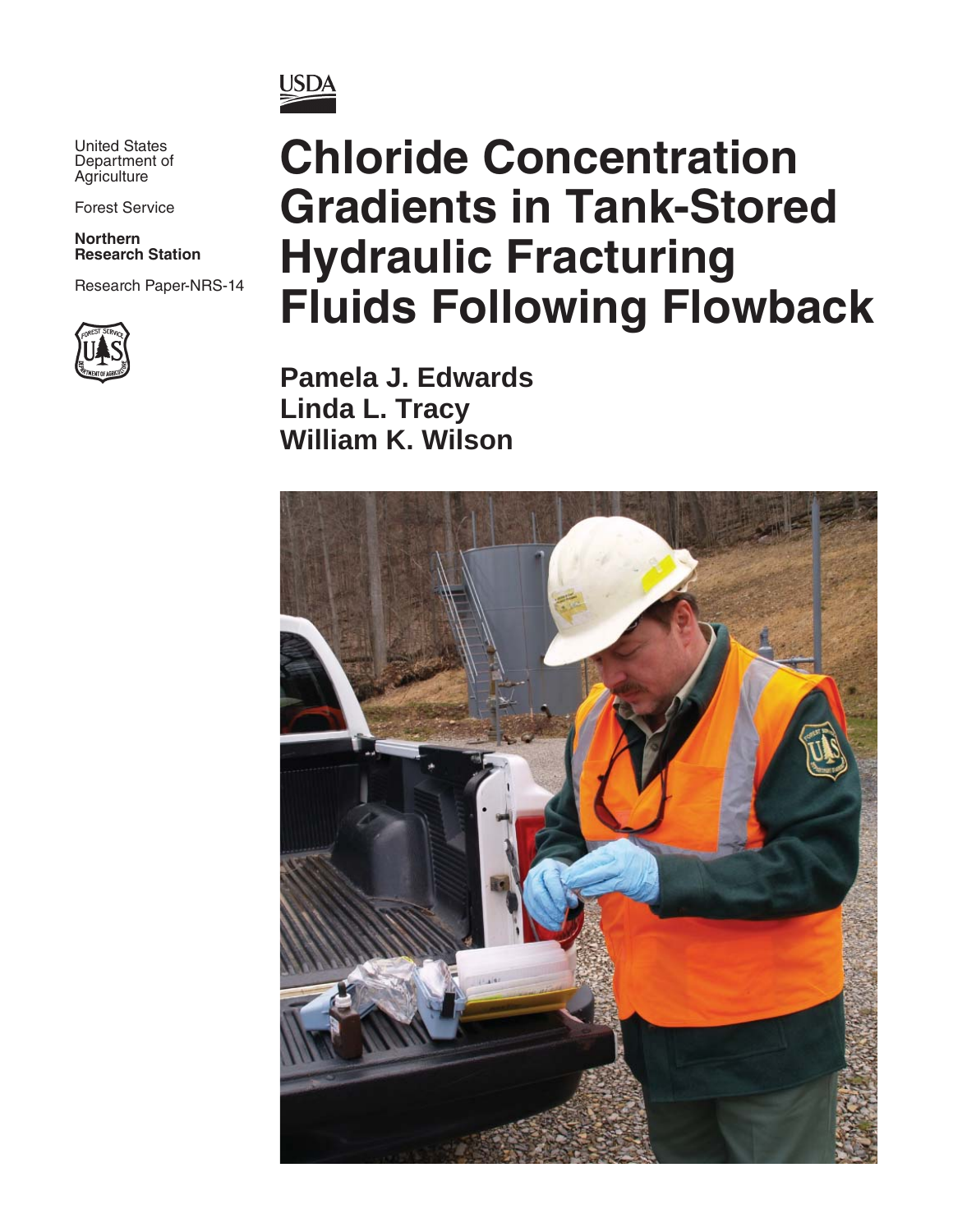#### **Abstract**

A natural gas well in West Virginia was hydraulically fractured and the flowback was recovered and stored in an 18-foot-deep tank. Both in situ field test kit and laboratory measurements of electrical conductivity and chloride concentrations increased substantially with depth, although the laboratory measurements showed a greater increase. The field test kit also underestimated chloride concentrations in prepared standards when they exceeded 8,000 mg  $L^{-1}$ , indicating that laboratory analyses or other more accurate methods of detection should be used to determine chloride concentrations in flowback when they may be approaching West Virginia regulatory levels (12,500 mg  $L^{-1}$ ) that disallow disposal by land application. The gradation of chloride with depth also has implications for procedures used to collect flowback samples from reserve pits or tanks before disposal to ensure the resulting composite chloride concentration is representative of the total volume.

## **Cover Photo**

William Wilson uses a field kit to determine the chloride concentrations of a flowback sample. Photo by Pamela Edwards, U.S. Forest Service.

The use of trade, firm, or corporation names in this paper is for the information and convenience of the reader. Such use does not constitute an official endorsement or approval by the U.S. Department of Agriculture or the Forest Service of any product or service to the exclusion of others that may be suitable.

Manuscript received for publication 16 November 2010

Published by: For additional copies: U.S. FOREST SERVICE U.S. Forest Service 11 CAMPUS BLVD SUITE 200 Publications Distribution NEWTOWN SQUARE PA 19073 359 Main Road

 Delaware, OH 43015-8640 Fax: (740)368-0152 July 2011 Email: nrspubs@fs.fed.us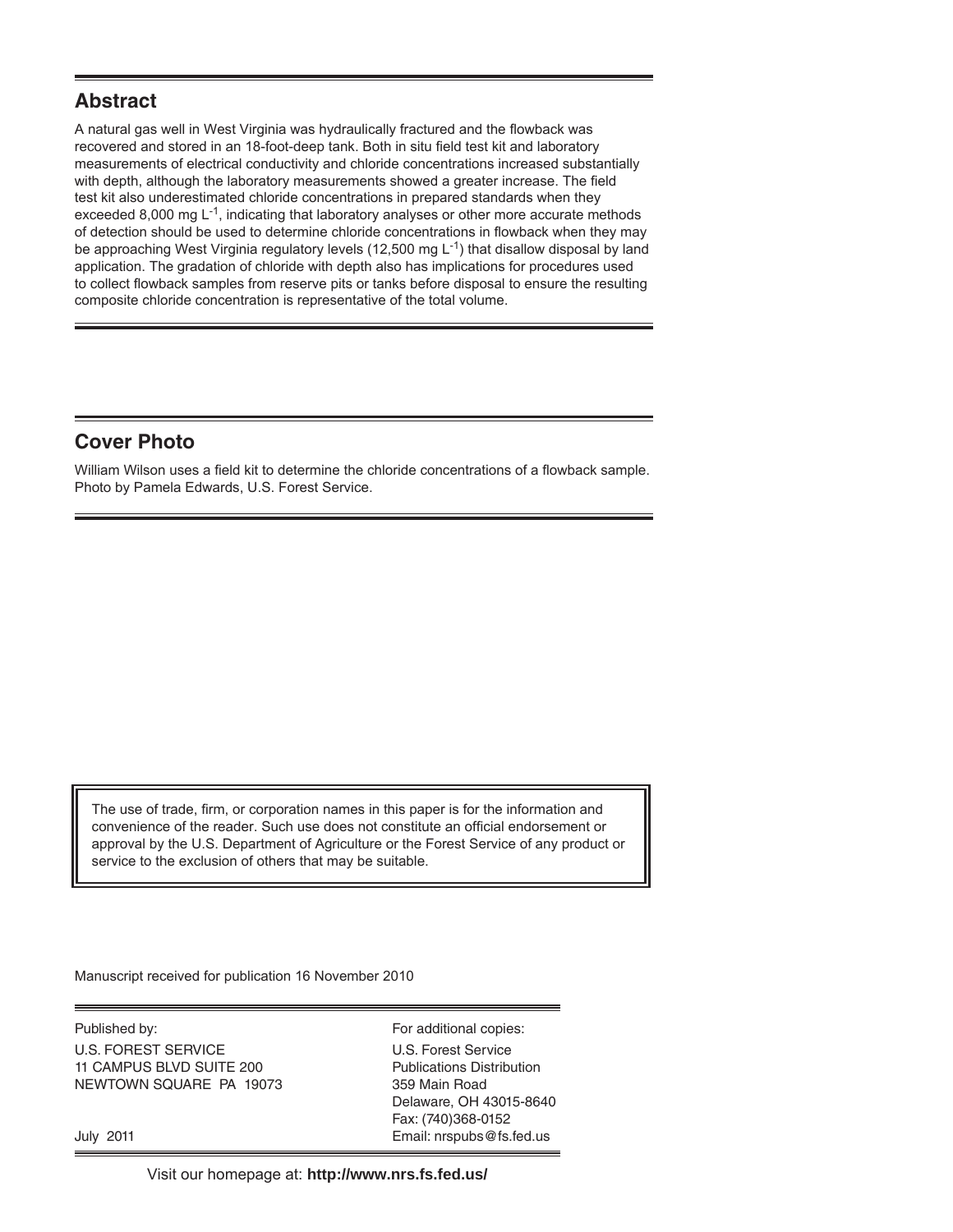#### **INTRODUCTION**

Production of natural gas generally involves a process known as hydraulic fracturing, which is more commonly called hydrofracing or fracing (sometimes spelled fracking). As its name implies, hydraulic fracturing creates fractures that extend from the well bore hole out into adjacent geology; these fractures then act as conduits through which the natural gas held in the geologic formation can flow back to the well. Fracing typically is accomplished by injecting a mixture of acids, water, gases, and additives under high pressure through the bore hole (Agbaji et al. 2009). Nitrogen and carbon dioxide, typically in their liquid phase (Agbaji et al. 2009), have become a relatively recent component of fracing fluids (Reidenbach et al. 1986) and are used to reduce the volume of needed water (Agbaji et al. 2009), which can range from several tens of thousands to several millions of gallons (Weston 2008).

The exact composition of fracing fluids depends upon the geologic layer to be fractured and the availability of the individual acids, water, gases, and additives (Agbaji et al. 2009); however, fracing additives fall into a variety of applications, and each application has a specific purpose during the fracturing process (Table 1). Additives may not be needed for every application and therefore would not be included in all fracing fluid formulations (URS 2009). Typically, most of the chemicals involved are in low concentrations because large volumes of water are used in the fracing process (URS 2009). Proppants, which are used to "prop" open fractures and voids to allow gas to flow to the well, are often present in substantially higher concentrations than the other additives in fracing fluids (Arthur et al. 2009). Sand is the most common proppant (GWPC and ALL Consulting 2009).

Once fracing is completed, a portion of the fracing fluid is recovered through a process called flowback (Sullivan et al. 2004, URS 2009, Woodroof et al. 2003a). The recovered fluid (also called flowback) typically is stored temporarily in open pits near the well called reserve pits (Deuel et al. 1999, Leuterman et al. 1988) or sumps (French 1980). These pits also may hold drill cuttings, drilling fluids, lubricants and soaps, rig wash, wastes from casing cement operations, and precipitation (Thurber 1992, Veil 2002). In some situations, flowback is stored in tanks (Agbaji et al. 2009), but this is more typical in wells that undergo refracing (after the pit has been emptied and reclaimed) or in locations that have restrictions on the use of open pits for storing drilling-related fluids.

#### **The Authors**

*PAMELA J. EDWARDS, research hydrologist, currently is engaged in research on the effects of forest management and energy development on hydrology and water quality, and on the development of new techniques and tools for assessing the implementation and eff ectiveness of best management practices used within forested landscapes. She works at the Northern Research Station's Timber and Watershed Laboratory in Parsons, WV.*

*LINDA L. TRACY, geologist, has managed the minerals and geology program on the Mongahela National Forest for 33 years. Her offi ce is located in Elkins, WV.*

*WILLIAM K. WILSON, mineral assistant, has 19 years of minerals administration experience. He currently oversees and administers the mineral operations on the Monongahela National Forest and works out*   $of$  the Greenbrier Ranger District Office in *Bartow, WV.*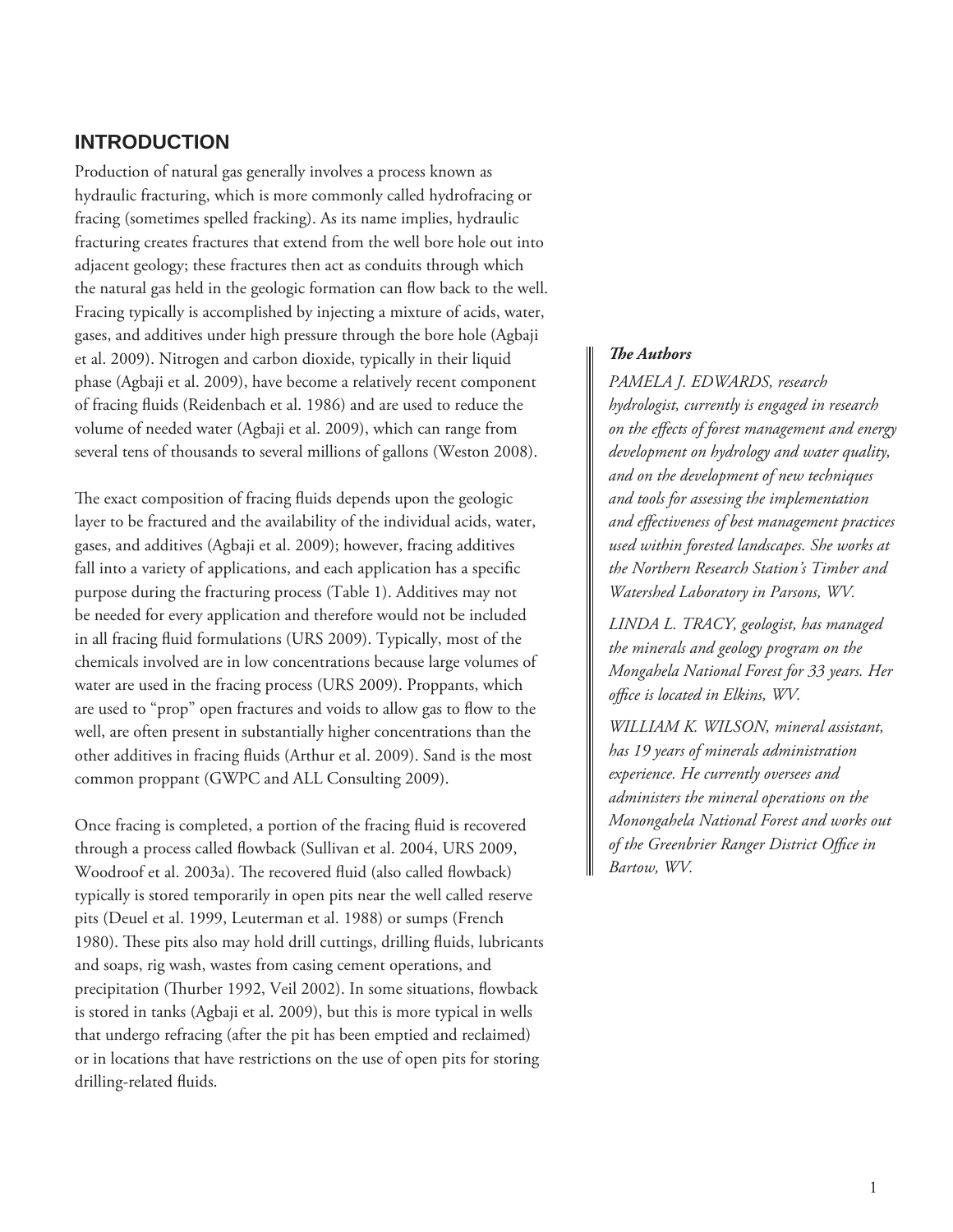| Table 1.—Applications and purposes of additives used in hydraulic fracturing for natural gas production |  |  |
|---------------------------------------------------------------------------------------------------------|--|--|
| (Adapted from URS 2009)                                                                                 |  |  |

| Application              | Purpose                                                                                                                                                                                        |
|--------------------------|------------------------------------------------------------------------------------------------------------------------------------------------------------------------------------------------|
| Proppants                | "Props" open fractures to allow produced gas to flow to the well                                                                                                                               |
| Acids                    | Helps create fractures                                                                                                                                                                         |
| <b>Breakers</b>          | Reduces viscosity of fracing fluid to release proppant into fractures and to<br>improve recovery of fracing fluids in flowback                                                                 |
| <b>Bactericides</b>      | Prevents the growth of organisms that could generate gases that would<br>contaminate produced natural gas. Also prevents growth of organisms that<br>could reduce proppant flow into fractures |
| Clay stabilizers         | Prevents clay swelling and release and movement of clays associated with<br>the formation that could clog pores and fractures                                                                  |
| Corrosion inhibitors     | Used with fracing fluids that include acids, to reduce oxidation of steel<br>tubing, casings, tools, and storage tanks                                                                         |
| Iron controls            | Inhibits the metal oxide precipitation in the formation to keep fractures open                                                                                                                 |
| Crosslinking agents      | Increases the viscosity of the fracing fluid to allow greater amounts of<br>proppants to flow into the fractures                                                                               |
| Gelling agents           | Increases the viscosity of the fracing fluid to allow greater amounts of<br>proppants to flow into the fractures                                                                               |
| <b>Friction reducers</b> | Reduces friction to allow more optimal injection of fracing fluid                                                                                                                              |
| Scale inhibitors         | Prevents precipitation of carbonate and sulfate compounds that could clog<br>pores and fractures                                                                                               |
| Surfactants              | Reduces the surface tension of fracing fluids to improve recovery of flowback                                                                                                                  |

Fluids held within the reserve pit are disposed of in several ways. The more common techniques are recycling, onsite treatment, treatment at a publically owned treatment plant, treatment at an industrial treatment plant, injection into depleted wells or deep safe formations through permitted Underground Injection Control wells, or land disposal (Nesbit and Sanders 1981, URS 2009). Recycling is done only on a limited basis (GWPC and ALL Consulting 2009) because the chemistry of flowback is not entirely suitable for fracing, so fresh additives and water need to be added to the mixture before it can be reused (URS 2009). A primary reason for recycling is to reduce the amount of freshwater needed (GWPC and ALL Consulting 2009, URS 2009, Weston 2008). Onsite or offsite treatment is expensive so both are uncommon, and onsite treatment typically occurs only at the largest well sites (Al-Harthy and Al-Ajmi 2009, URS 2009). Flowback is generally considered industrial wastewater (Gaudlip et al. 2008, URS 2009), so treatment is regulated and permitted as such. Only a small subset of privately or publically owned facilities is equipped to treat flowback fluids (URS 2009). Underground injection has been the most common

method of flowback disposal (Burnett 2008, GWPC and ALL Consulting 2009), and it is sometimes used in combination with treatment for disposing of residual chemicals (URS 2009). Injection has the negative consequence of removing the fracing water from the hydrologic cycle (Agbaji et al. 2009). Land disposal can occur by either burial (French 1980, McFarland et al. 1994, Nesbit and Sanders 1981) or surface application (Bauder et al. 2005, Nelson et al. 1984). Land disposal is allowed only in some states. Where allowed, however, land disposal may be common because it is economical.

There are environmental implications associated with the chemical composition of fracing fluids and their disposal, but research on these issues has been outpaced by research and development of extraction techniques. The proprietary nature of newer fracing chemicals can make it difficult to find out their exact chemical content (Soeder and Kappel 2009). But even when the chemical content can be determined from material safety data sheets (MSDS), the differences in concentrations between the raw chemicals and the much more diluted concentrations present in fracing fluids (and thus flowback) limit the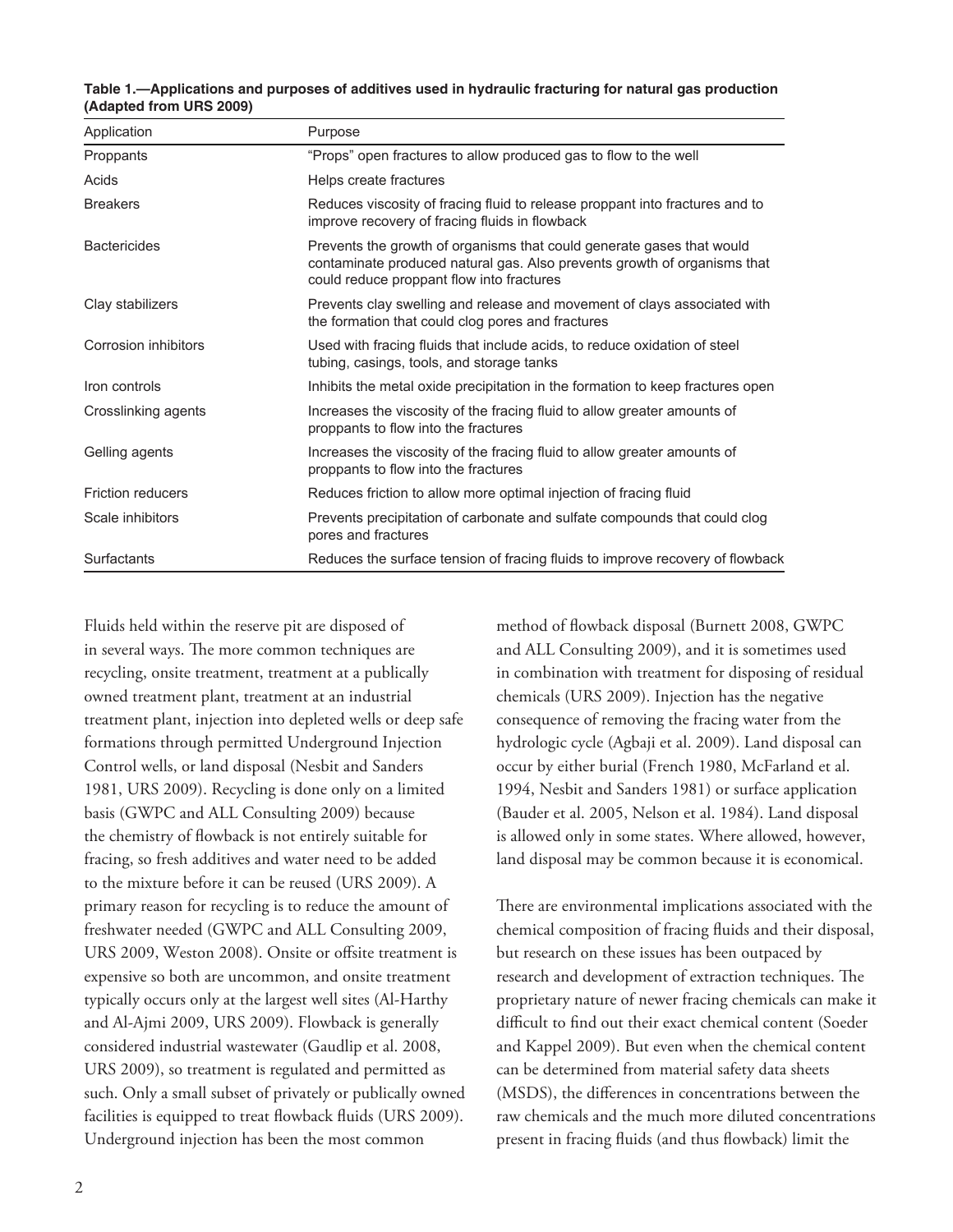| Table 2.—Additives contained in the initial fracing fluid mixture used May 23, 2008, for gas well B-800 <sup>a</sup> |
|----------------------------------------------------------------------------------------------------------------------|
|----------------------------------------------------------------------------------------------------------------------|

| Product trade name/Additives contained in product                                                              | Application     | Concentration       |
|----------------------------------------------------------------------------------------------------------------|-----------------|---------------------|
| Sand – premium/Crystal silica, quartz (60-100%)                                                                | Proppant        | 1,300 lb/1,000 gal  |
| SP Breaker/Sodium persulfate (60-100%)                                                                         | <b>Breaker</b>  | $0.25$ lb/1,000 gal |
| WLC-6 Fluid Loss Additive/Tallow soap (60-100%)                                                                | Surfactant      | 150 lb/100,000 gal  |
| HC-2/Sodium chloride (5-10%) + inner salt of alkyl amines<br>$(10-30\%)$                                       | Scale inhibitor | 2 gal/1,000 gal     |
| Clayfix-II Material/Alkylated quaternary chloride (30-60%)                                                     | Clay stabilizer | 1 gal/1,000 gal     |
| GBW-30 Breaker/Hemicellulase enzymes (5-15%) +<br>carbohydrates (85%)                                          | <b>Breaker</b>  | 1 lb/1,000 gal      |
| BC-140/Monoethanolamine + ethylene glycol + boric acid<br>solution (10-30% for each)                           | Crosslinker     | 2.5 gal/1,000 gal   |
| OPTIFLO-HTE/Walnut hulls (60-100%) + crystalline silica<br>(quartz) (10-30%)                                   | <b>Breaker</b>  | $0.25$ lb/1,000 gal |
| LGC-35 CBM/Paraffinic solvent (30-60%) + polysaccharide<br>$(30 - 60\%)$                                       | Gelling agent   | 5.75 gal/1,000 gal  |
| BE-3S Bactericide/2-mononbromo-3-nitrilopropionamide<br>$(1-5%) + 2$ , 2 dibromo-nitrilopropionamide (60-100%) | <b>Biocide</b>  | 1 lb/10,000 gal     |

<sup>a</sup>Four thousand (4,000) gallons of hydrochloric acid were introduced into the well bore under pressure; mixture of approximately 70,350 gallons of water obtained from a local stream, proppant, and fracing chemicals was forced into the well bore following the hydrochloric acid.

usefulness of the MSDS information for projecting biological effects (Bishop 2009). Available studies show fluids can impact plant growth negatively because of high concentrations of salts or toxic metals (e.g., McFarland et al. 1992, 1994; Miller and Pesaran 1980; Miller et al. 1980; Nelson et al. 1984; Younken and Johnson 1980), and there is a broader concern about how reserve pit chemicals may affect ground water and surface water quality (Harrison 1983, Hudak and Blanchard 1997, Soeder and Kappel 2009). More information about the chemical characteristics and behavior of fracing fluids and flowback would be valuable for better deciding upon treatment or disposal options or for developing more thorough science-based recommendations for land applications, such as establishing maximum allowable loadings for the most concentrated and/or toxic chemicals present.

## **Background of this Study**

In 2008, a natural gas well (well B-800) was drilled by a private oil and gas lessee on the Fernow Experimental Forest in Tucker County, West Virginia. This experimental forest is part of the Monongahela National Forest (MNF) and is administered by the U. S. Forest

Service, Northern Research Station. The well is 7,882 feet deep and was drilled into the Oriskany Sandstone and Huntersville Chert geologic formations. After drilling was completed, the bedrock at that depth was prepared for release of gas by fracing with a 70,350 gallon mixture of fracing fluids (Table 2) injected into the well bore hole under high pressure. When fracing was completed, flowback was stored temporarily in an open pit just downslope of the well pad that also contained drilling fluids and drilling waste. Pit fluid was treated with activated carbon to bring fluids into compliance with the general water pollution control permit (GP-WV-1-88) requirements for land application, and it was mixed by circulating fluid within the pit using pumps. Land application of the pit fluid began after 2 days of settling time.

In accordance with West Virginia minerals laws, fracing fluids may be land applied if the Cl concentration of the pit-stored fluid is less than  $12,500$  mg  $L^{-1}$  (http:// www.wvdep.org/Docs/16150\_General%20Water%20 Pollution%20Control%20Permit%20.pdf). The Cl concentration of the pit fluid on the Fernow was determined using the procedure required by state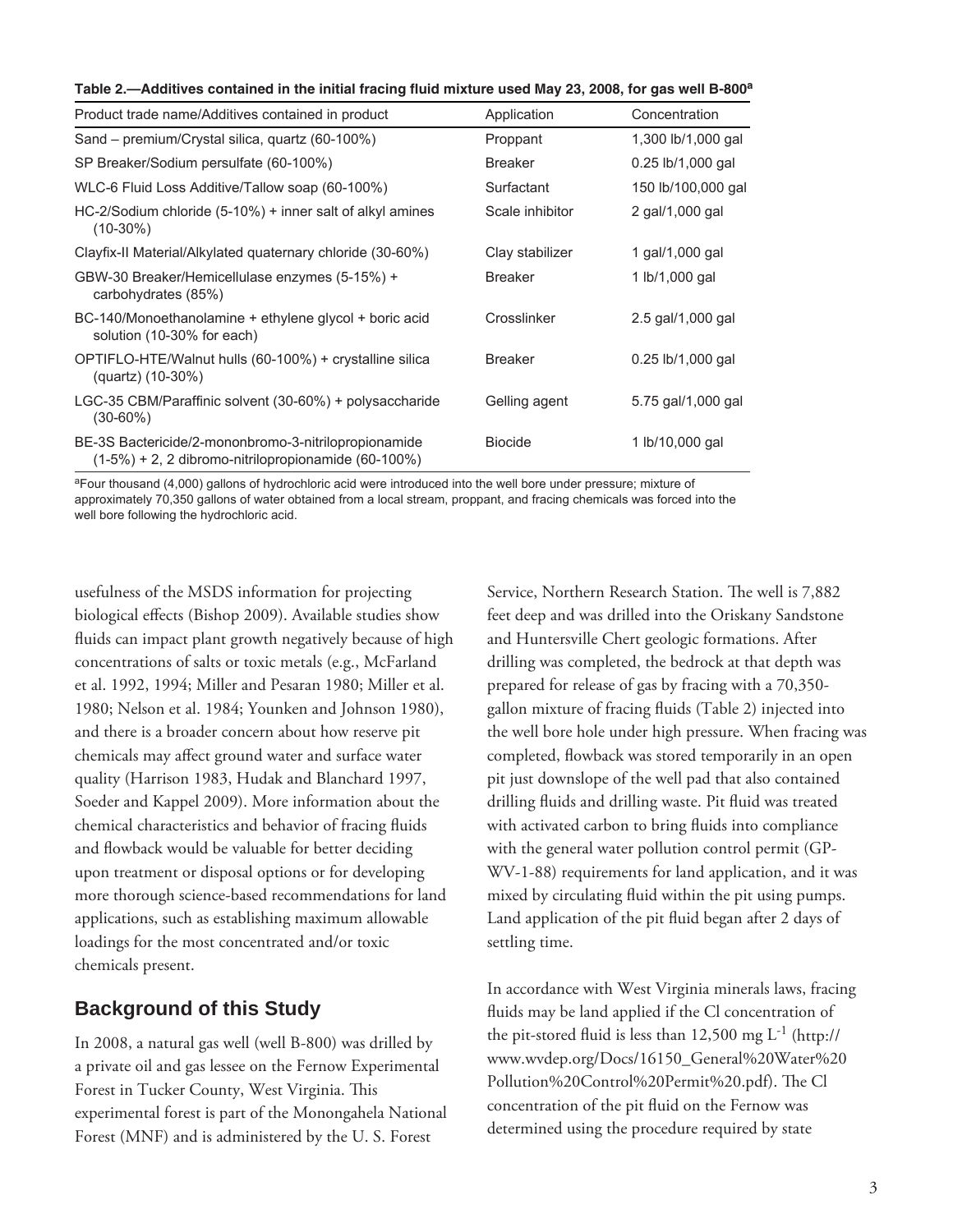regulations: the well owner's contractor obtained a single composite sample collected by mixing equal volumes of six equally distributed grab samples taken from various locations in the pit and then determined the chloride (Cl) concentration in the field using a color-indicator field test kit on the day of, but prior to, land application. There is no formal explanation in the state regulations of what is meant by six equally distributed samples from various locations in the pit, but the individual who collected the samples stated they were collected from around the edge of the pit, just below the layer of floating scum (pers. comm., Charles Krushansky, Action Environmental, Jan. 26, 2010). The field test kit Cl concentration of that composite sample was approximately 7,500 mg  $L^{-1}$ , so land application proceeded.

The fluids were pumped through a hose and hand sprayed onto two previously approved areas. During the 12-day application period in June 2008, additional fracing fluid samples were taken at the hose nozzle by Forest Service personnel. Several of these samples were analyzed for Cl by ion chromatography at the Forest Service's Timber and Watershed Laboratory, using EPAapproved procedures (Edwards and Wood 1993).

The results from these samples indicated that Cl concentrations applied to the land varied temporally, ranging from 10,200 to 14,200 mg  $L^{-1}$ . Consequently, there was speculation that the Cl concentrations in the pit fluids may have become spatially nonhomogeneous between treatment and mixing and the start of land application 3 days later. Therefore, well refracing in October 2009 to improve gas production was seen as an opportunity to examine Cl characteristics of flowback during short-term storage. Well refracing was done in the Sycamore Grit Formation in the hopes of reaching more gas with less associated water. This formation lies above the Oriskany Sandstone and Huntersville Chert Formations that were originally fraced, so the well was plugged beneath the Sycamore Grit to better confine fracing within that formation.

This paper describes the Cl results associated with flowback obtained from the Sycamore Grit Formation.

# **METHODS**

# **Refracing and Recovery Processes**

The 2009 fracing process differed from the original operation in 2008. First, 500 gallons of hydrochloric acid (30-60%) were injected into the well under pressure on September 27, 2009, several days before the other fracing fluids were injected. An unknown percentage of this acid was recovered into the well's production tank (not the tank where flowback was collected) and then transported offsite.

On October 7, 2009, refracing was accomplished using a chemical formulation that involved a relatively high percentage of foam to reduce the volume of water needed (pers. comm., David Berry, October 7, 2009). The refracing process began by introducing approximately 840 gallons of fresh water into the well bore. This was followed by a foam mixture composed of approximately 1,000 gallons of water and 1,197,110 standard  $\text{ft}^3$  of liquid nitrogen. The remaining fracturing additives were then combined using the following mixture and injected under pressure into the well bore:

- 14,406 gal of water, 242 lb WG-35 gelling agent, and 28.8 gal BC-140 crosslinker
- 6,429 gal of water and 108 lb WG-35 gelling agent
- 750,000 lb of premium sand
- 20 lb of GBW-30 breaker
- 3 lb of BE-3S bactericide
- 7 gal of LOSURF-300M surfactant
- 31 gal of Clayfix-II material organic salt additive
- 12 gal of GasPerm 1000 surfactant
- 3 gal of HC-2 salt additive

Another approximately 4,200 gallons of fresh water with no chemical additives were introduced into the well bore to push the fracing fluids into the formation for hydraulic fracturing. Based on the total volume of water used  $(-26,875)$  gallons), the final concentration of each of the fracturing additives is given in Table 3.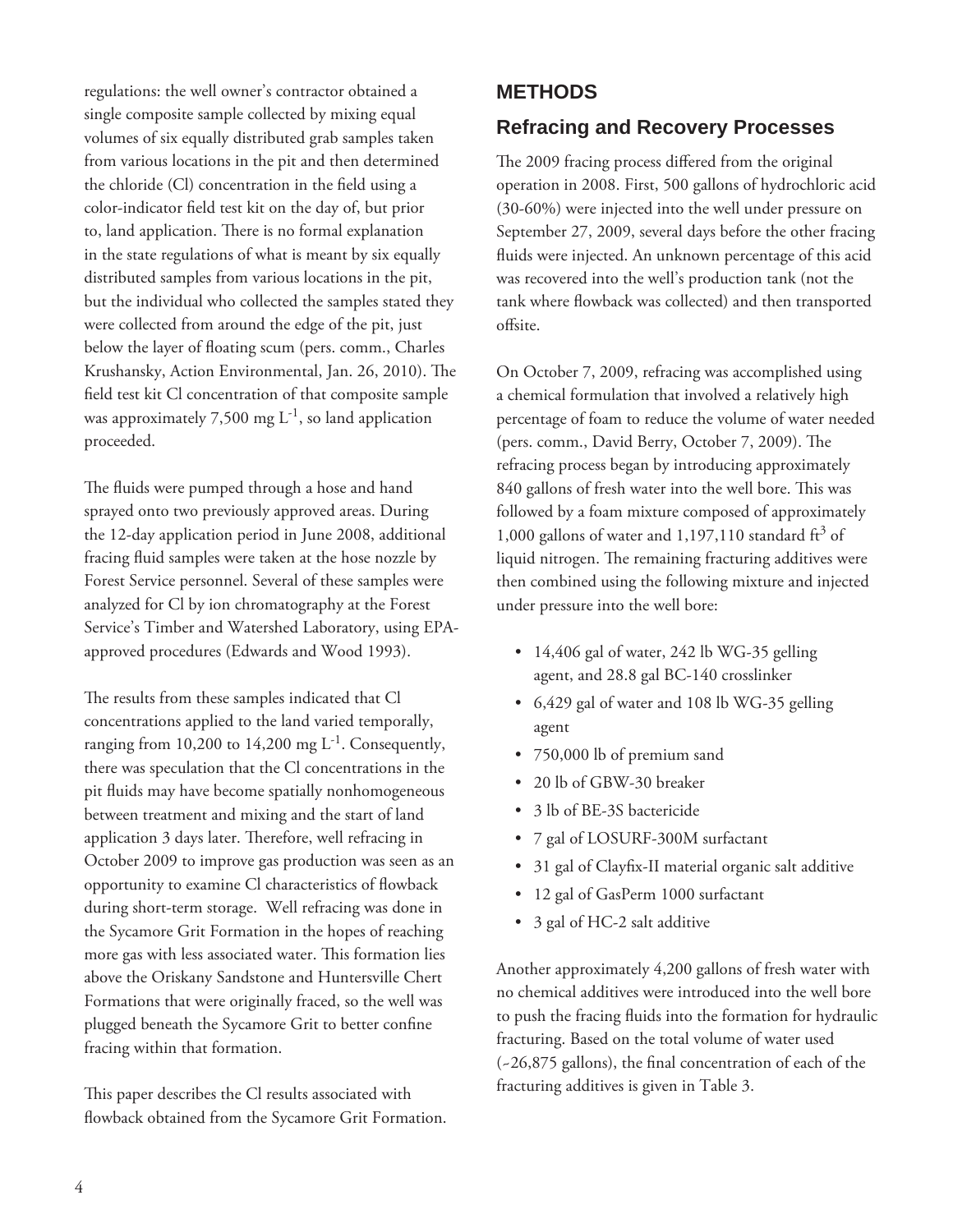#### Table 3.—Additives contained in the fracing fluid mixture used for the October 7, 2009, refracturing of well B-800

| Product trade name/Additives contained in product                                                                                                                                                                           | Application     | Concentration         |
|-----------------------------------------------------------------------------------------------------------------------------------------------------------------------------------------------------------------------------|-----------------|-----------------------|
| Sand – premium/Crystalline silica (quartz) (60-100%)                                                                                                                                                                        | Proppant        | 2,787 lb/1,000 gal    |
| BC-140/Monoethanolamine + boric acid + ethylene glycol (10-30% for each)                                                                                                                                                    | Crosslinker     | 1.70 gal/1,000 gal    |
| BE-3S Bactericide/2-mononbromo-3-nitrilopropionamide (1-5%) + 2, 2<br>dibromo-nitrilopropionamide (60-100%)                                                                                                                 | <b>Biocide</b>  | 1.12 lb/10,000 gal    |
| Clayfix-II Material/Alkylated quaternary chloride (30-60%)                                                                                                                                                                  | Clay stabilizer | 1.15 gal/1,000 gal    |
| GBW-30 Breaker/Hemicellulase enzymes (5-15%) + carbohydrates (85%)                                                                                                                                                          | <b>Breaker</b>  | 0.744 lb/1,000 gal    |
| HC-2/Sodium chloride (5-10%) + inner salt of alkyl amines (10-30%)                                                                                                                                                          | Scale inhibitor | $0.112$ gal/1,000 gal |
| WG-35 Gelling Agent/Guar gum (60-100%)                                                                                                                                                                                      | Gelling agent   | 13.02 lb/1,000 gal    |
| LOSURF -300M/1,2,4 Trimethylbenzene $(0-1\%)$ + Naphthalene $(0-1\%)$ +<br>Poly(oxy-1,2-ethanediyl), alpha-(4-nonylphenyl)-omega-hydroxy-, branched<br>$(5-10%)$ + heavy aromatic petroleum $(10-30%)$ + ethanol $(30-60%)$ | Surfactant      | 0.26 gal/1,000 gal    |
| GasPerm 1000/Isopropanol (10-30%) + terpenes and terpenoids of sweet<br>orange-oil (10-30%)                                                                                                                                 | Surfactant      | $0.558$ gal/1,000 gal |

Approximately 11,000 gallons of fracing fluid were recovered during flowback, which were stored in two 18-foot-tall metal tanks brought to the site for short-term storage (Fig. 1). One tank was filled and the second held the remaining ~500 gallons. Initially, the well owner's

contractor intended to land apply this fluid (excluding the hydrochloric acid) at a site mutually agreed upon with the Forest Service. However, because the volume of fluid was relatively small, the contractor transported all of the fracing fluid offsite for disposal.



Figure 1.—The tank on the right is the one from which the flowback was sampled following refracing of well B-800 on the Fernow Experimental Forest. The access inlet is on the top of the tank between the top of the ladder and the person preparing for sampling. The valves for emptying or sampling fluid are located near the base of the ladder; there are two valves on each of these tanks and they are visible on the second tank from the right, just above the buckets on the ground. Photo by William Wilson, U.S. Forest Service.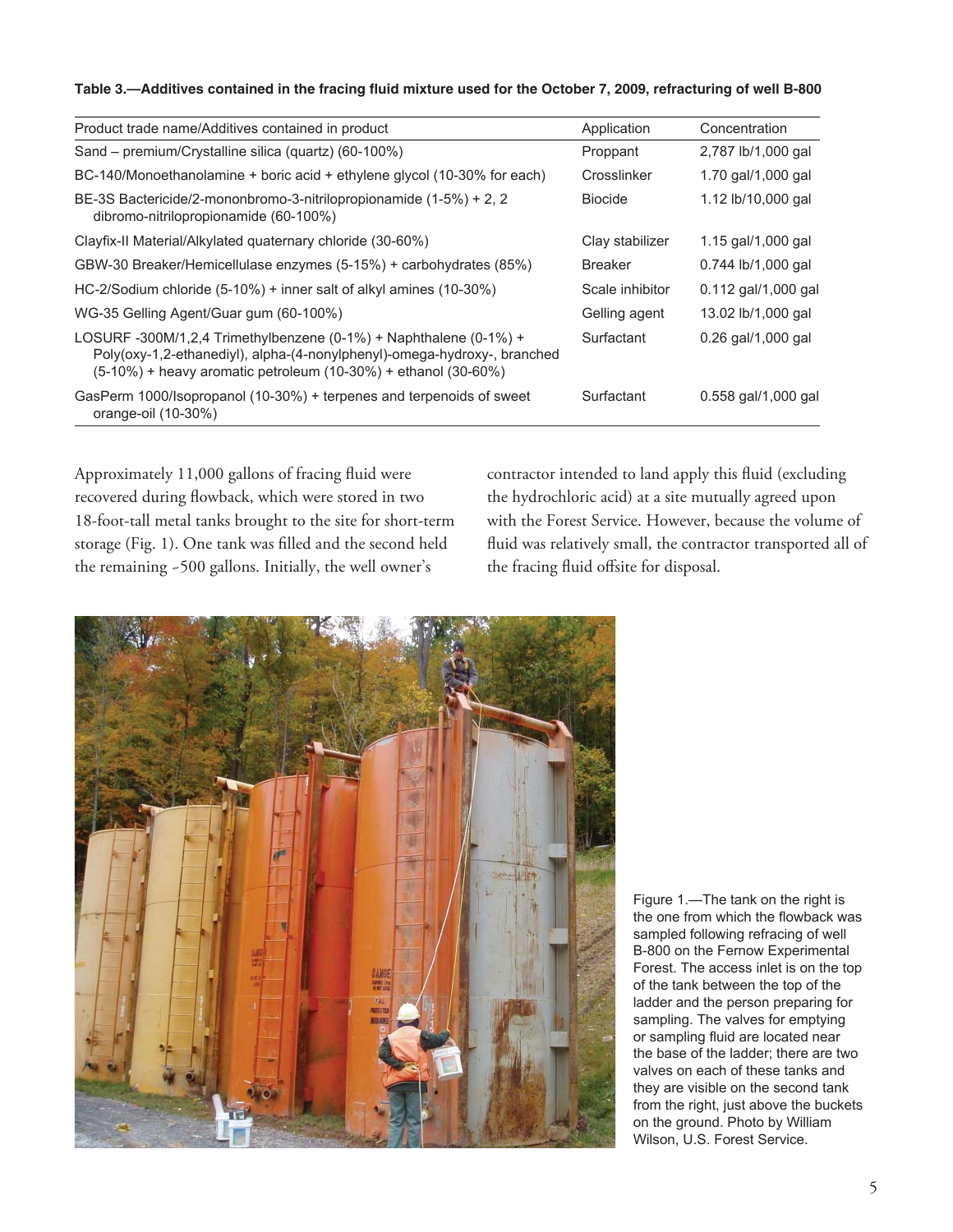

Had land application occurred, the fluid would have been mixed by recirculating it among tanks using a pump. Following state regulations, a 10-day waiting period would have been required to allow solids to settle before the Cl concentration was tested. However, in the current situation, the contents of the tanks were not mixed because the operator decided against land application. Therefore, the measurements described in this report were made on fluids that received no additional mechanical mixing other than what occurred during chemical preparation, high pressure injection, and flowback.

## **Field Methods**

The current investigation of the Cl concentrations took place on October 14, 7 days after the fluid was pumped into the storage tanks. Only the single tank that held the ~10,500 gallons of fluid was included in the study.

Access to the tank was through a covered inlet on top of the tank (Fig. 1). To obtain some initial immediate information about the tank contents, a YSI EcoSense® EC300 conductivity cell was lowered into the tank and conductivity measurements were taken every 2 feet,

Figure 2.—The capped PVC pipe attached to the conductivity cell cable contains water that was used to provide extra weight to the cell to keep it from becoming buoyant when lowered into the flowback fluid in the tank. Photo by Frederica Wood, U.S. Forest Service.

beginning at 0 feet (i.e., just below the fluid surface). Intervals of 2 feet were chosen somewhat arbitrarily, but the authors believed this spacing would be sufficient to define the general characteristics and variability of the tank's contents. A weight constructed of 0.75 inch-diameter x 11.5-inch-long PVC pipe filled with water was attached to the conductivity cell cable just above the cell (Fig. 2) to reduce the buoyancy of the conductivity cell in the fracing fluid. Two-foot intervals were delineated on the cable (measured from the contact points of the cell) using permanent marker. The conductivity cell provides temperature-adjusted readings and can shift automatically between  $\mu$ S cm<sup>-1</sup> and mS cm-1 units as needed, depending upon the conductivity of the solution.

After the conductivity measurements were taken and the cell was removed from the tank, fracing fluid samples were collected from 4-, 8-, 12-, and 16-foot depths (measured from the top of the fluid level) using a model 3700 ISCO® automatic water sampler with 25 feet of uptake tubing with 1-foot intervals marked on the tubing. The pump motor was disconnected from the case for use (Fig.  $3$ ). The strainer was retained on the end of the tubing to provide weight to reduce the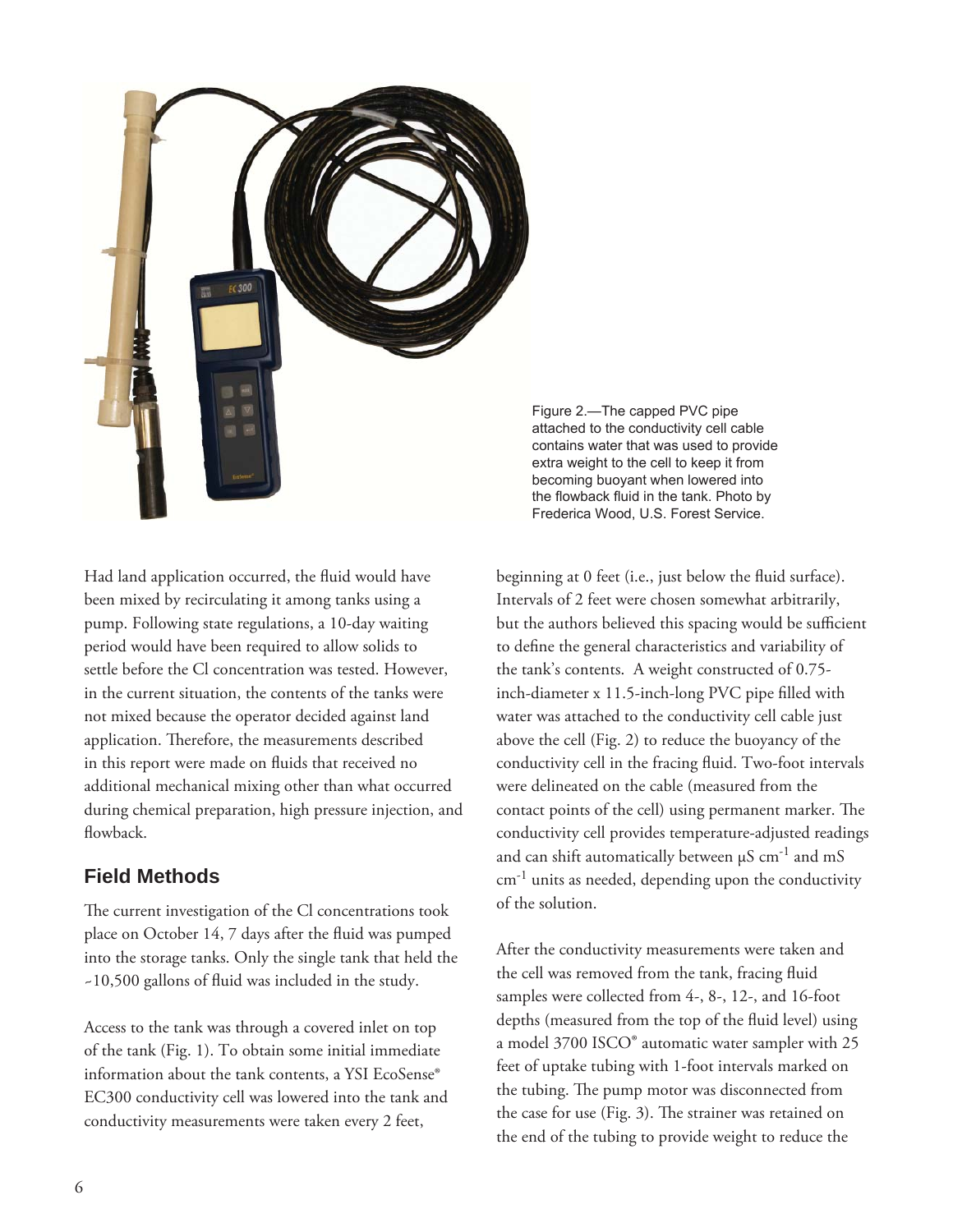

Figure 3.−An ISCO® 3700 sampler removed from its housing was used to obtain flowback fluid samples from the tank at 4-, 8-, 12-, and 16-foot depths. The strainer (i.e., intake) of the sampler is the perforated tube on the left front of the photograph. Photo by Frederica Wood, U.S. Forest Service.

buoyancy of the tubing (Fig. 3). An approximately 1-L sample was collected at each of the four depths using the manual setting on the ISCO® sampler. Only one sample was collected from each of the four depths because the small tank opening and flexibility of the uptake tubing made it difficult to take multiple samples from different locations at those depths. To avoid carryover between samples, after the tubing was lowered to the 8-, 12-, and 16-foot depths, a volume of sample that exceeded the bore volume of the 25 feet of tubing was pumped into a refuse container. After all sampling was completed, the fluid in the refuse container was poured back into the storage tank.

A subsample of each of the four samples was analyzed in the field for Cl concentration using a model CD-51 Hach<sup>®</sup> High Range Chloride Test Kit. The analysis is colorimetric and uses silver nitrate as the titrant, and chloride measurements are estimated in 500-mg L-1 increments for concentrations up to 10,000 mg  $L^{-1}$ . The field measurements were made by the MNF geologist,

using the same techniques and equipment normally used on the MNF for assessing Cl concentrations in fracing fluids before land application. This brand of kit also is used commonly in West Virginia to make field assessments of Cl concentrations in reserve pits.

#### **Laboratory Methods**

The fracing fluid samples were returned to the Timber and Watershed Laboratory for laboratory determinations of electrical conductivity and Cl concentrations. Electrical conductivity was measured because there was some concern that the field measurements made at 0-, 2-, 4-, and 6-foot depths were incorrect because the conductivity values were extremely low and the readings were unstable (described later). Laboratory measurements of electrical conductivity were determined using a Radiometer® CDM 83 conductivity meter with a platinum cell. The conductivity cell was calibrated at a single value,  $995 \mu S \text{ cm}^{-1}$ .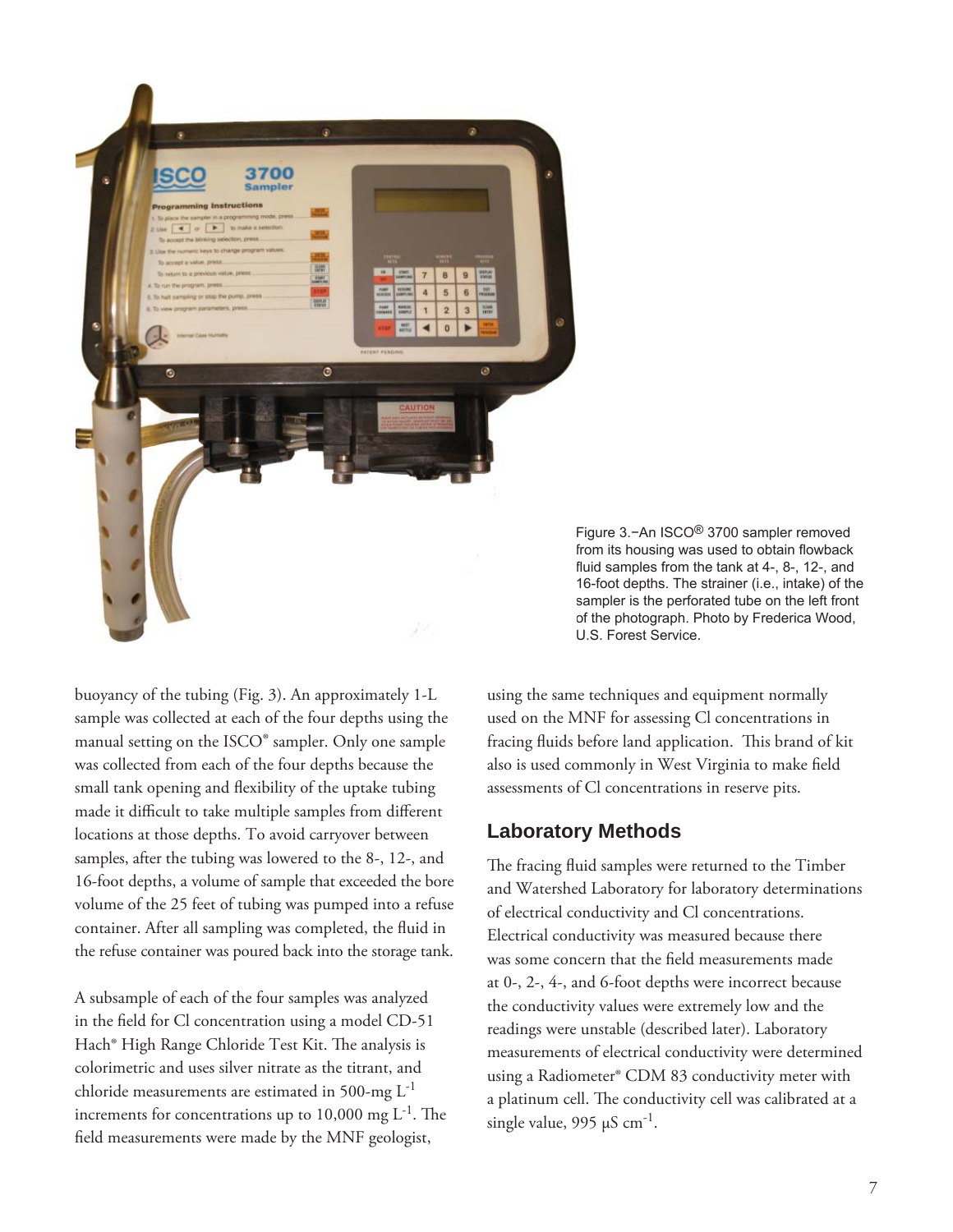Chloride concentrations were determined in the laboratory using a Dionex® DX500 ion chromatograph to obtain more accurate readings than the field tests because those tests estimate Cl concentrations only to the nearest 500 mg  $L^{-1}$ . Each sample was vacuum filtered through  $0.45$ -µm glass microfiber filters. Two to three hours were required to filter approximately 50 ml because of the high viscosity of the fracing fluid. Three replicate dilutions were prepared for each sample using 1:1,000 dilutions for the 4- and 8-foot samples and 1:5,000 dilutions for the 12- and 16-foot samples. The required dilution levels needed to obtain results within the instrument's calibration range were determined from the fieldmeasured results (described later).

Because of the limited amount of data collected in this study, analyses are limited to descriptive statistics of means, standard deviations, and coefficients of variation (Sokal and Rohlf 1994). Those statistics were calculated using Microsoft<sup>®</sup> Office Excel<sup>®</sup> 2007 software.

## **RESULTS**

Field conductivities increased markedly with depth (Table 4). At depths ≤6 feet, they were very low and seemed suspect because of the continuous drift of the readings and general inability to obtain a stable measurement. Such drift had not occurred during previous use with this meter in low ionic strength stream water. These shallow readings became even more suspect when the deeper values showed much higher conductivities (Table 4) that did not drift. Indeed, the laboratory-measured conductivity values (Table 4) for the 4- and 8-foot depth samples were much greater than those obtained in the field. We believe the ≤6-foot-deep field-measured values were in error because there was poor contact between the fluid and conductivity cell, perhaps due to particles that partially blocked the sensor contacts or gas bubbles in the cell that became dislodged as the head increased with depth.

The field-measured conductivity readings below 6 feet in combination with the four laboratory measurements of conductivity suggest that the Cl concentrations increased to about a depth of 14 feet (Table 4). Deeper than 14 feet, conductivity varied much less, suggesting that Cl

#### **Table 4.—Field-measured and laboratory-measured electrical conductivities of fracing fluids**

| Distance below fluid | Electrical conductivity       |                           |  |  |
|----------------------|-------------------------------|---------------------------|--|--|
| surface in tank      | Field                         | Laboratory                |  |  |
| (f <sup>t</sup> )    |                               |                           |  |  |
| 0                    | 4.1 $\mu$ S cm <sup>-1</sup>  |                           |  |  |
| 2                    | 7.0 $\mu$ S cm <sup>-1</sup>  |                           |  |  |
| 4                    | 11.9 $\mu$ S cm <sup>-1</sup> | 3.490 mS $cm^{-1}$        |  |  |
| 6                    | 26.3 $\mu$ S cm <sup>-1</sup> |                           |  |  |
| 8                    | 1.375 mS $cm^{-1}$            | 8.770 mS cm <sup>-1</sup> |  |  |
| 10                   | 4.330 mS cm <sup>-1</sup>     |                           |  |  |
| 12                   | 21.00 mS $cm^{-1}$            | 23.20 mS $cm^{-1}$        |  |  |
| 14                   | 23.09 mS $cm^{-1}$            |                           |  |  |
| 16                   | 23.26 mS $cm^{-1}$            | 23.70 mS $cm^{-1}$        |  |  |
| 18                   | 23.30 mS $cm^{-1}$            |                           |  |  |

concentrations also stabilized. Differences in the physical appearances of the shallow (4- and 8-foot) and deeper (12- and 16-foot) samples also suggested the overall chemistry of these samples was quite different. The two shallower samples were a whitish opaque color, while the deeper samples were a darker orange or rust (Fig. 4).

Field and laboratory determinations of Cl confirm the gradient suggested by the conductivity results. The field-measured Cl concentrations in the 12- and 16foot samples were 7,500 and 8,500 mg  $L^{-1}$ , respectively, which were about 2 to 4 times greater than the concentrations at the shallower depth (Table 5). The concentration gradient was even more striking for the laboratory-measured values. The average laboratorymeasured Cl concentrations at 12- and 16-foot depths were between 11,000 and 13,000 mg  $L^{-1}$  and were 4 to 10 times greater than the 927 and 3,463 mg L-1 averages at 4- and 8-foot depths, respectively. The largest increases in concentrations for both types of Cl measurements occurred between 8 and 12 feet; the concentrations from 4 to 8 feet increased by about 1,000 to 2,000 mg  $L^{-1}$ , depending upon whether the analysis was in the field or in the laboratory. The concentrations from 12- to 16foot depths increased by 1,000 mg  $L^{-1}$  for field testing while the average decreased by about  $1,000 \text{ mg } L^{-1}$  for laboratory measurements (Table 5).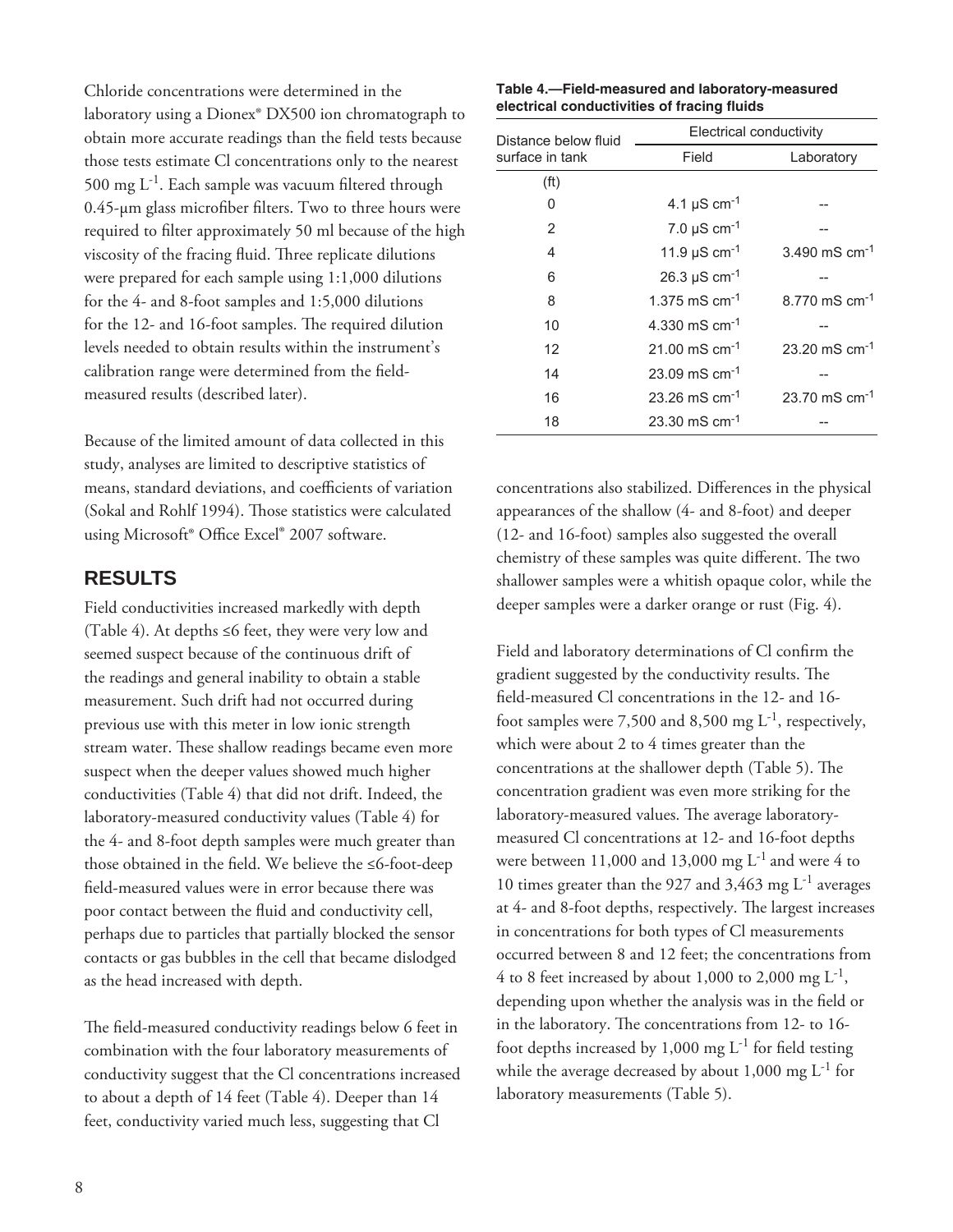

Figure 4.—Four flowback samples collected for laboratory analyses, showing the color differences between the shallow (4- and 8-foot) and deep (12- and 16-foot) samples. Photo by Pamela Edwards, U.S. Forest Service.

Not surprisingly, the largest standard deviations for the laboratory measurements of Cl were associated with the two samples containing the greatest Cl concentrations and involving the 1:5,000 dilutions (Table 5). However, the largest coefficient of variation, 24.8 percent, corresponds to the 4-foot-deep sample that had the lowest replicate and average Cl concentrations. The coefficient of variation for the 12- and 16-foot-deep samples ranged from about 11 to 14 percent and was only 2 percent for the 8-foot-deep sample.

Field and laboratory testing yielded similar concentrations of Cl for the two shallowest samples. The 4- and 8-foot samples had lower laboratory-measured concentrations than obtained by field testing, but the

8-foot field measurement was essentially equal to all three laboratory replicates and the average. By contrast, as the Cl concentrations increased, the deviation between the field and laboratory measurements increased substantially. For 12- and 16-foot-deep samples, the laboratory averages were approximately 3,000 to 5,000 mg  $L^{-1}$  greater than the field values, and the individual replicate values were 2,000 to 6,650 mg  $L^{-1}$  greater than the field-measured values.

#### **DISCUSSION**

Before sampling, we were uncertain whether the flowback fluid would have elevated Cl concentrations because the primary source of Cl was the hydrochloric acid in the fracing fluids, which had been recovered separately

| Table 5.–Field-measured Cl concentrations determined using model CD-51 Hach <sup>®</sup> High Range |
|-----------------------------------------------------------------------------------------------------|
| Chloride Test Kit and laboratory-measured CI concentrations determined using ion chromatography     |

| Depth             | Field measurement | Laboratory measurement |             |        |                           |                             |  |
|-------------------|-------------------|------------------------|-------------|--------|---------------------------|-----------------------------|--|
|                   |                   | Replicate              |             |        | Mean $\pm$<br>1 std. dev. | Coefficient of<br>variation |  |
|                   |                   |                        | 2           | 3      |                           |                             |  |
| (f <sup>t</sup> ) |                   |                        | mg $L^{-1}$ |        |                           | (% )                        |  |
| 4                 | 2,000             | 1,160                  | 700         | 920    | $927 \pm 230$             | 24.8                        |  |
| 8                 | 3,000             | 3,530                  | 3,470       | 3,390  | $3,463 \pm 70$            | 2.0                         |  |
| 12                | 7,500             | 11,900                 | 11,700      | 14,150 | $12,583 \pm 1,360$        | 10.8                        |  |
| 16                | 8,500             | 11,300                 | 13,200      | 10,050 | $11,517 \pm 1,586$        | 13.8                        |  |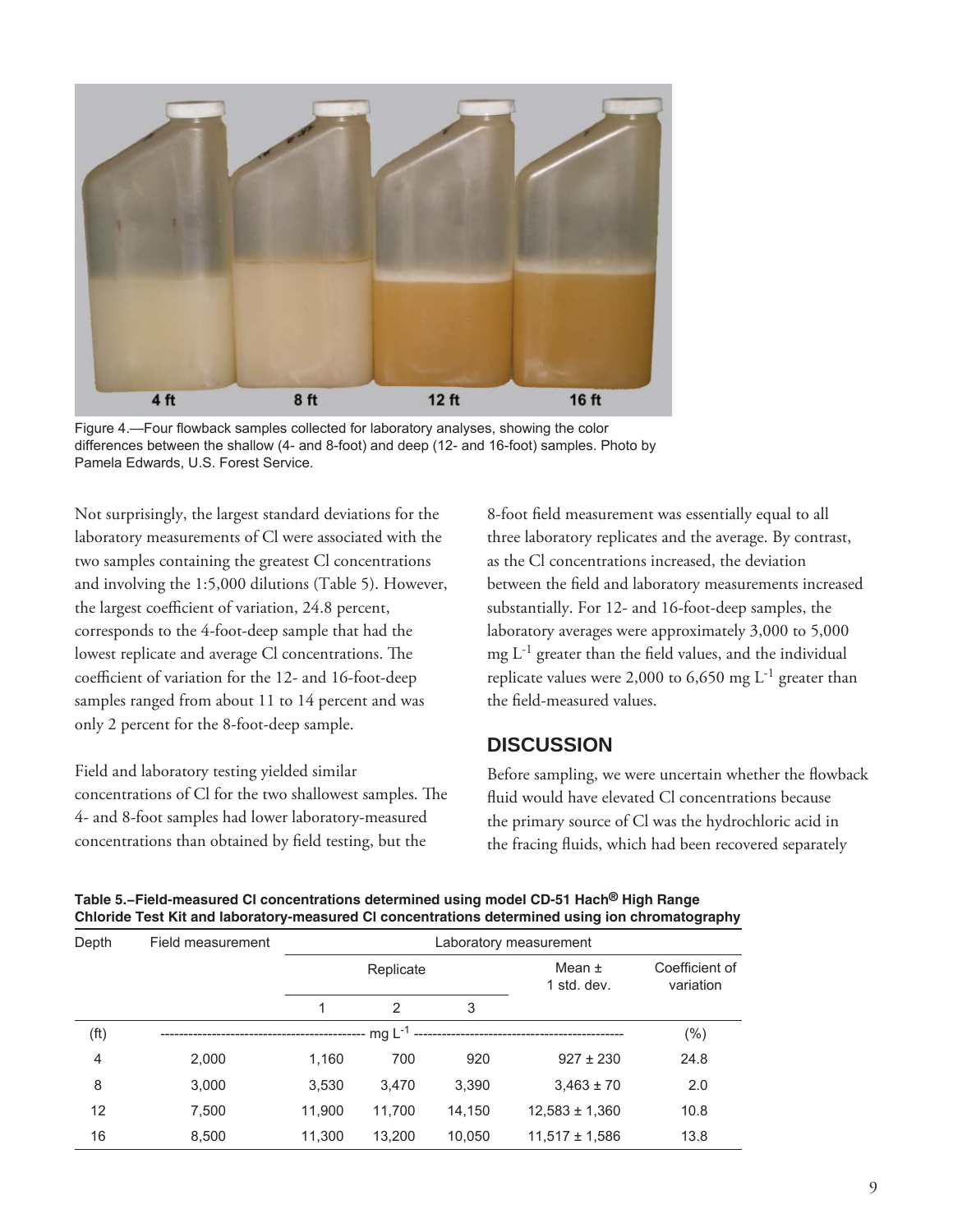before the other additives were introduced. There were Cl-containing compounds in the fluids, but they were generally in relatively low concentrations (Table 3) so their influence on flowback chemistry was not expected to be substantial.

Both the field and laboratory data show that Cl concentrations present in the flowback were substantial. Carryover of chemicals from the storage tank from use at other sites is not believed to be an important source of the Cl because tanks are emptied and the inside surfaces are hosed out to remove residual material before removal from a site. While reactions between the entire suite of fracing chemicals and the geology may have released some Cl, it is likely that much of it was attributable to unrecovered hydrochloric acid. We do not have data to estimate the percent of recovery of the hydrochloric acid, but flowback recoveries are never complete (Sullivan et al. 2004; Woodroof et al. 2003a,b). Recovery data are largely unavailable on a broad scale (Sullivan et al. 2004), but recovery from wells drilled in the Marcellus Shale in Pennsylvania averaged 35 to 40 percent, with a maximum recovery for a single well of 62 percent (URS 2009). This average approximates the post-acidized recovery of fluid found in the non-Marcellus Shale in this investigation; if it is representative of the percentage of hydrochloric acid recovered in the earlier, separate acid flowback, about half or more of the acid would have remained in the geologic formation. Thus, residual hydrochloric acid was a likely source of much of the Cl recovered in the post-acidized flowback.

Samples from the tank showed that the Cl concentrations increased with depth, and differences in fluid characteristics with depth also were evident visually. But it is impossible to know whether this gradation occurred after flowback was complete or if the fluid delivered to the tank had variable chloride concentrations during the delivery period that resulted in the increasing concentrations with depth. The composition of flowback has been documented to change during flowback recovery (URS 2009); limited data from drilling in the Marcellus Shale in Pennsylvania showed increases in total dissolved solids, chloride, and barium concentrations over time through flowback processes (URS 2009). In the current study, the tank was filled from the top,

so decreasing Cl concentrations through the flowback process would have been required for the gradation we observed. Even if some Cl differences existed during flowback, substantial mixing within the tank would be expected due to the 18-foot-deep tank being filled from the top and the resulting turbulence from fluid falling into the tank. These pieces of evidence suggest that Cl gradation occurred following flowback and not as the result of temporal differences in flowback chemistry.

The occurrence of Cl gradation has several potential implications with respect to land application of fracing fluids. For tank-stored fluids, depending on how the composite sample is taken before land application, very different Cl concentrations could result. If the composite sample is taken from the valves at the bottom of the tank (Fig. 1), based on our findings this sample would be expected to approximate the highest Cl concentrations in the tank. By contrast, a composite sample taken from the top of the tank could grossly underestimate both the maximum and the average Cl concentrations in the tank.

Because a tank is physically different from an open pit, and pits are used to hold both drilling fluids and fracing fluids, there is some uncertainty about how these results apply to pit-stored fluids. However, Cl concentrations in the samples collected during 2008 land application following the original well fracing support either that gradation occurred or that Cl chemistry in the pit was spatially nonhomogeneous even after mixing. Because the field conductivity data and the Cl results showed that the greatest change in Cl concentrations occurred between 10- and 12-foot-depths, concentration differences may be most evident in pits that are at least that deep. If Cl differences can occur through time, the samples taken from near the surface and edges of reserve pits may not adequately represent the Cl chemistry present, and further study on reserve pit chemistry is warranted.

The comparisons of the field and laboratory results currently have only limited implications because only one test kit was used and only four samples were tested. However, we also compared known Cl concentrations of standards prepared from sodium chloride mixed in deionized water to measurements of those standards made with the Hach® kit. Using the manufacturer's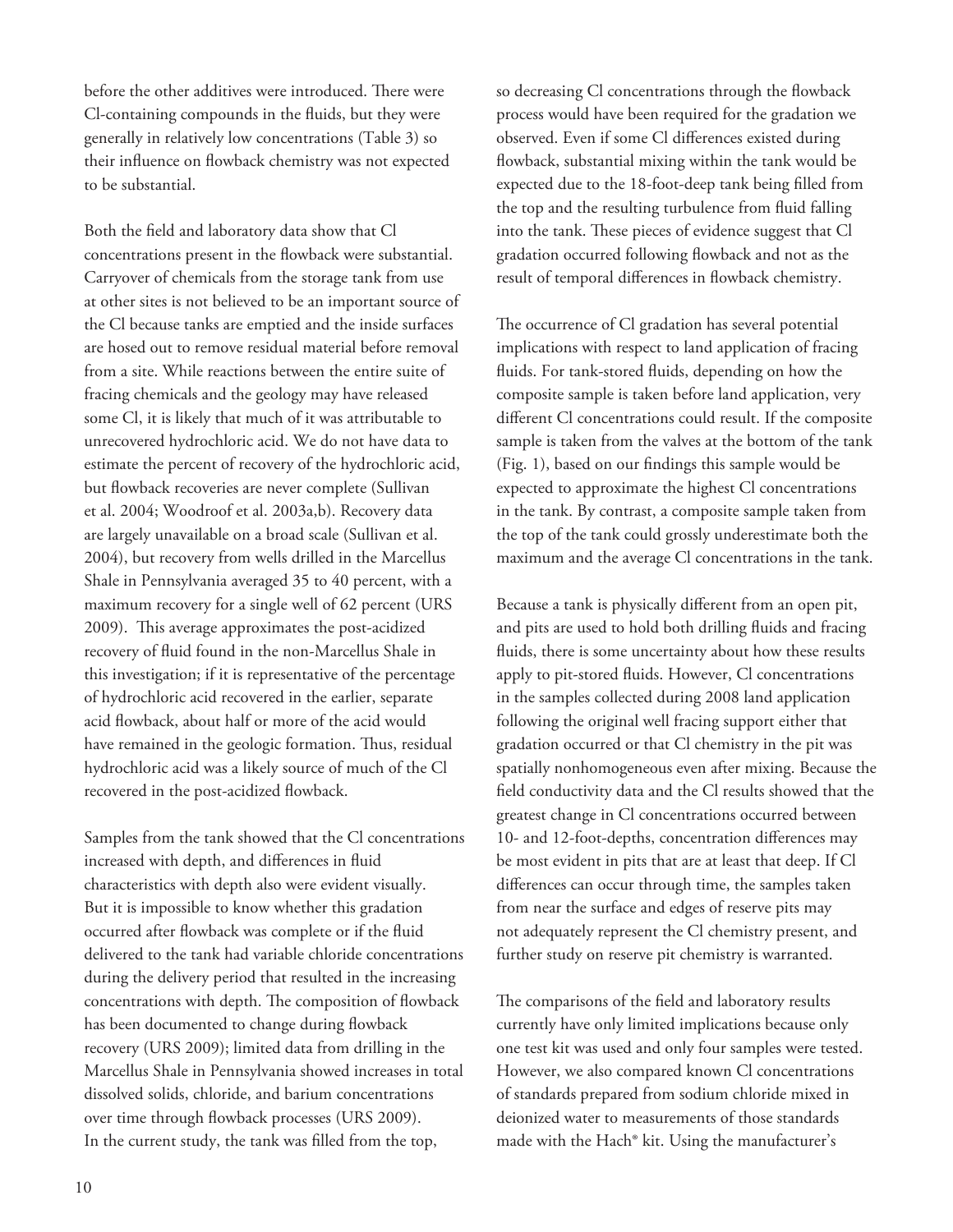| Table 6. - Chloride concentrations of known standards |
|-------------------------------------------------------|
| determined by CD-51 Hach® test kit                    |

| Hach <sup>®</sup> method   | CI standard<br>concentration | Hach <sup>®</sup> test-kit<br>concentration |
|----------------------------|------------------------------|---------------------------------------------|
|                            |                              |                                             |
| High Range CI Test         | 500                          | 1,000                                       |
|                            | 1,000                        | 1,500                                       |
|                            | 2,000                        | 2,500                                       |
|                            | 5,000                        | 5,000                                       |
|                            | 8,000                        | 8,500                                       |
|                            | 10,000                       | 10,000                                      |
| <b>Expanded High Range</b> | 10,000                       | 15,000                                      |
| CI Test                    | 12,000                       | 15,000                                      |
|                            | 15,000                       | 15,000                                      |
|                            | 20,000                       | 25,000                                      |
|                            | 25,000                       | 30,000                                      |
|                            |                              |                                             |

instructions, the Hach® High Range Cl Test method was used for determining concentrations up to 10,000 mg L-1, and the Hach® Expanded High Range Cl Test (also a titration with silver nitrate) was used for concentrations of 10,000 to 25,000 mg  $L^{-1}$ . In the expanded range, the Hach® test estimates concentrations only to the nearest 5,000 mg  $L^{-1}$ .

The Hach® methods routinely overestimated Cl concentrations in the range of 500 to 25,000 mg  $L^{-1}$ (Table 6). That the Cl concentrations in the flowback samples were underestimated in only the highest concentration samples (Table 5) suggests chemicals were present in those flowback samples that interfered with the titration results. Therefore, simple calibration of this type of field kit to conventional "clean" standards may be insufficient to understand how their results will compare to more rigorous laboratory measurements.

Because it would be difficult and expensive to develop calibration standards that contain similar chemical constituencies to those found in flowback, it may be easier to use laboratory analyses to determine Cl concentrations in flowback for assessing allowable disposal methods. It would obviously take longer to obtain results from laboratory procedures than field test kits, but the results would be more accurate. The field test kit is useful as a filter, so if Cl concentrations are reasonably low subsequent laboratory testing would not be necessary; for this particular kit, concentrations of approximately 8,000 mg  $L^{-1}$  appear to be in the range that would not require additional laboratory testing and could be assumed to be less than 12,500 mg  $L^{-1}$ . Because analysis with the field test kit requires use of the Expanded High Range Cl Test for concentrations above 10,000 mg  $L^{-1}$ , even if this brand of field kit had a 1:1 relationship with laboratory results, it would be necessary to default to laboratory procedures or some other type of more sensitive field analysis to determine actual concentrations (since results for the Expanded High Range Test are reported only to the nearest  $5,000 \text{ mg } L^{-1}$ ).

Laboratory results also have some level of error associated with them, and preparation of dilutions can add to that variability. Because only small amounts of flowback fluid were pipetted for the dilutions, very small differences in delivered volumes can lead to relatively large differences in calculated concentrations, especially for the 1:5,000 dilutions. The high viscosity of the fracing fluid also may affect the efficacy and repeatability of pipette delivery.

The variability among replicates of an individual sample ranged from tens to thousands of milligrams per liter, with the greatest absolute variability associated with concentrations that were above 10,000 mg  $L^{-1}$  (Table 5). In both the 12- and 16-foot-deep samples, one of the replicates exceeded the 12,500-mg  $L^{-1}$  maximum concentration for land application (had land application been considered), while the other two replicate values and the average of all three values were below that concentration (Table 5). Therefore, even if laboratory procedures are used to determine Cl concentrations, it may be prudent to analyze 2 or 3 replicates of a sample when the Cl concentrations are within 2,000 to 3,000 mg  $L^{-1}$  of the threshold value (12,500 mg  $L^{-1}$ ) and use the average concentration to determine whether land application is appropriate.

It is important to note that the results presented here are from a single tank at a single point in time, and the data result from fracing a specific geologic layer using a specific fracing technique and additive mixture. However, these limitations do not make the data inconsequential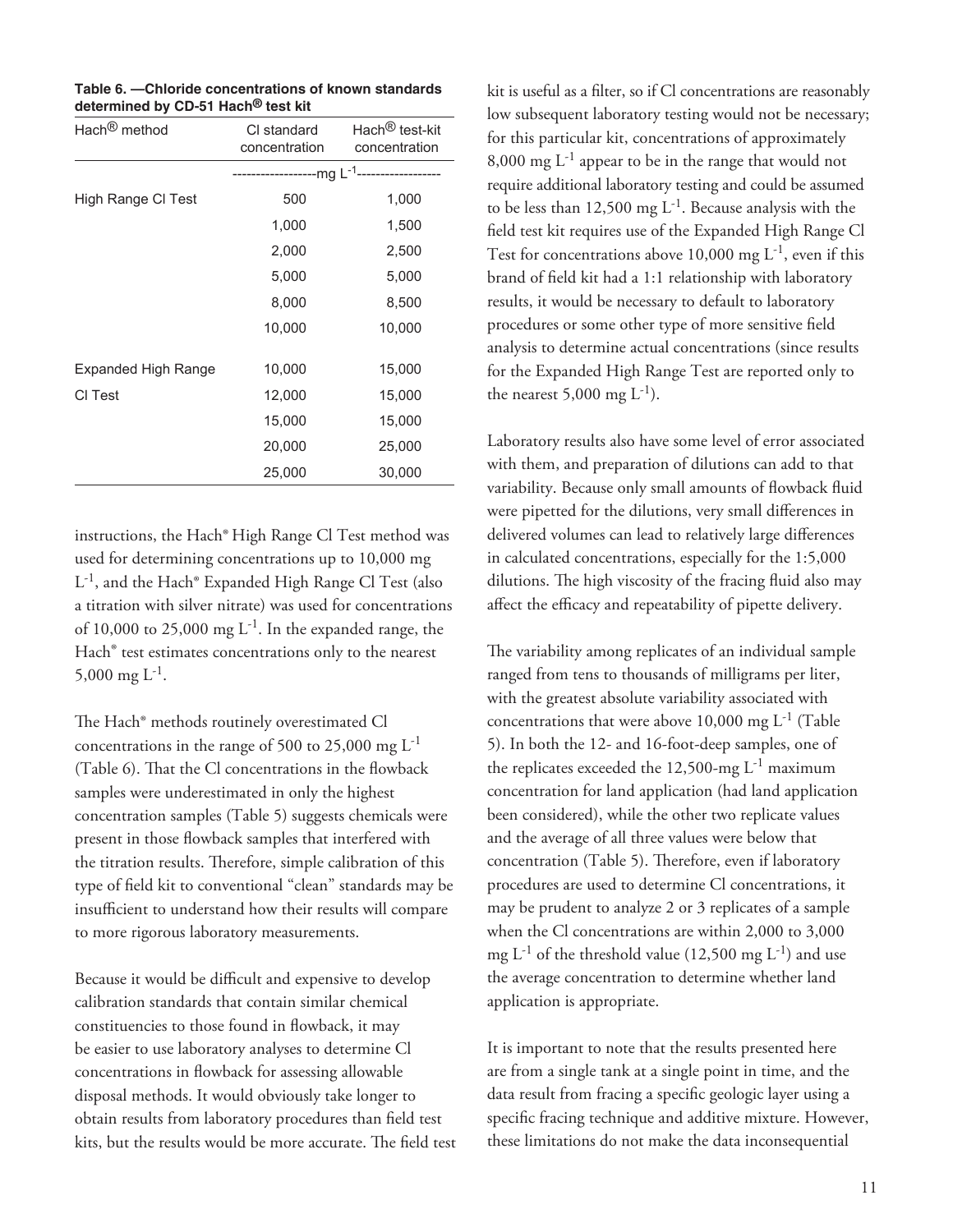because there are few data of this type in the literature. Different Cl concentrations or differences in their spatial relationships may result if different fracing additives, fracing techniques, and/or geologic layers are involved or if flowback efficiencies are substantially different. Consequently, much more research is needed to build relevant databases from which the physical and chemical conditions associated with flowback can be characterized and the associated environmental impacts of holding and disposing of those fluids can be better understood.

# **CONCLUSION**

Following refracing of a natural gas well in West Virginia, flowback was recovered and stored in a 10,500-gallon tank. In situ electrical conductivity and laboratory analyses of electrical conductivity and Cl concentrations made after 7 days of storage showed that the Cl concentrations in flowback increased substantially with depth. This finding suggests that Cl associated with flowback stored in reserve pits also has the ability to become graded with depth. In West Virginia, land application of flowback is permitted only if the Cl concentration of a representative sample is less than 12,500 mg  $L^{-1}$ . Thus, if samples collected to make that assessment are not representative of the pit or the tank in which they are stored, the selected disposal method may be inappropriate or unnecessary relative to state regulations.

Chloride concentrations in the tank-stored flowback were underestimated by a common type of colorimetric field test kit at concentrations above 3,000 mg  $L^{-1}$ . For field measurements of approximately 8,000 mg  $L^{-1}$  or greater, reanalysis of the sample using laboratory procedures is recommended to ensure that more accurate results are obtained on which to base decisions about fluid disposal. Calibration of the field unit to typical "clean Cl" standards will not be sufficient to compensate for differences between laboratory and field kit test results, because flowback fluid may have chemicals that interfere with colorimetric tests. Additionally, we recommend that replicate laboratory analyses be used so an average of those results is employed to represent the Cl concentration of flowback, whether stored in pits or tanks.

This study examined the contents of only a single tank of flowback. However, there is surprisingly little information in the literature on flowback chemistry, and substantial additional research is needed to fully understand the character and environmental effects of fracing fluids and flowback. This information becomes increasingly important as the Nation turns to its own natural gas reserves for energy independence.

# **ACKNOWLEDGMENTS**

The authors thank David Berry, owner of Berry Energy, Inc., for his cooperation in providing access to the tank and information on fracing additives and procedures. We also thank Charles Krushansky of Action Environmental, Inc., for providing information about the procedures used to collect flowback samples from the B-800 gas well reserve pit. Finally, we thank John Pearce and Frederica Wood for their assistance in preparing and analyzing Cl samples in the laboratory.

# **LITERATURE CITED**

- Agbaji, A.; Lee, B.; Kumar, H.; Belvalkar, R.; Eslambolchi, S.; Guiadem, S.; Park, S. 2009. **Report on sustainable development and design of Marcellus shale play in Susquehanna, PA.** Prepared for Integrated Design of Energy and Mineral Engineering Systems 580. Unpublished Report. Available at http://www.ems.psu.edu/~elsworth/ courses/egee580/gas\_final\_2009.pdf (Accessed March 16, 2011).
- Al-Harthy, M.H.; Al-Ajmi, A. 2009. **How to**  economically evaluate drilling fluid plant? A **systematic approach.** International Journal of Oil, Gas, and Coal Technology. 2: 280-296.
- Arthur, J.D.; Bohm, B.; Coughlin, B.J.; Layne, M. 2009. **Evaluating the environmental implications of hydraulic fracturing in shale gas reservoirs.** Society of Petroleum Engineers Americas E&P environmental and safety conference; 2009 March 23-25; San Antonio, TX. Paper No. 121038-MS. 15 p.

Bauder, T.A.; Barbarick, K.A.; Ippolito, J.A.; Shanahan, J.F.; Ayers, P.D. 2005. Soil properties affecting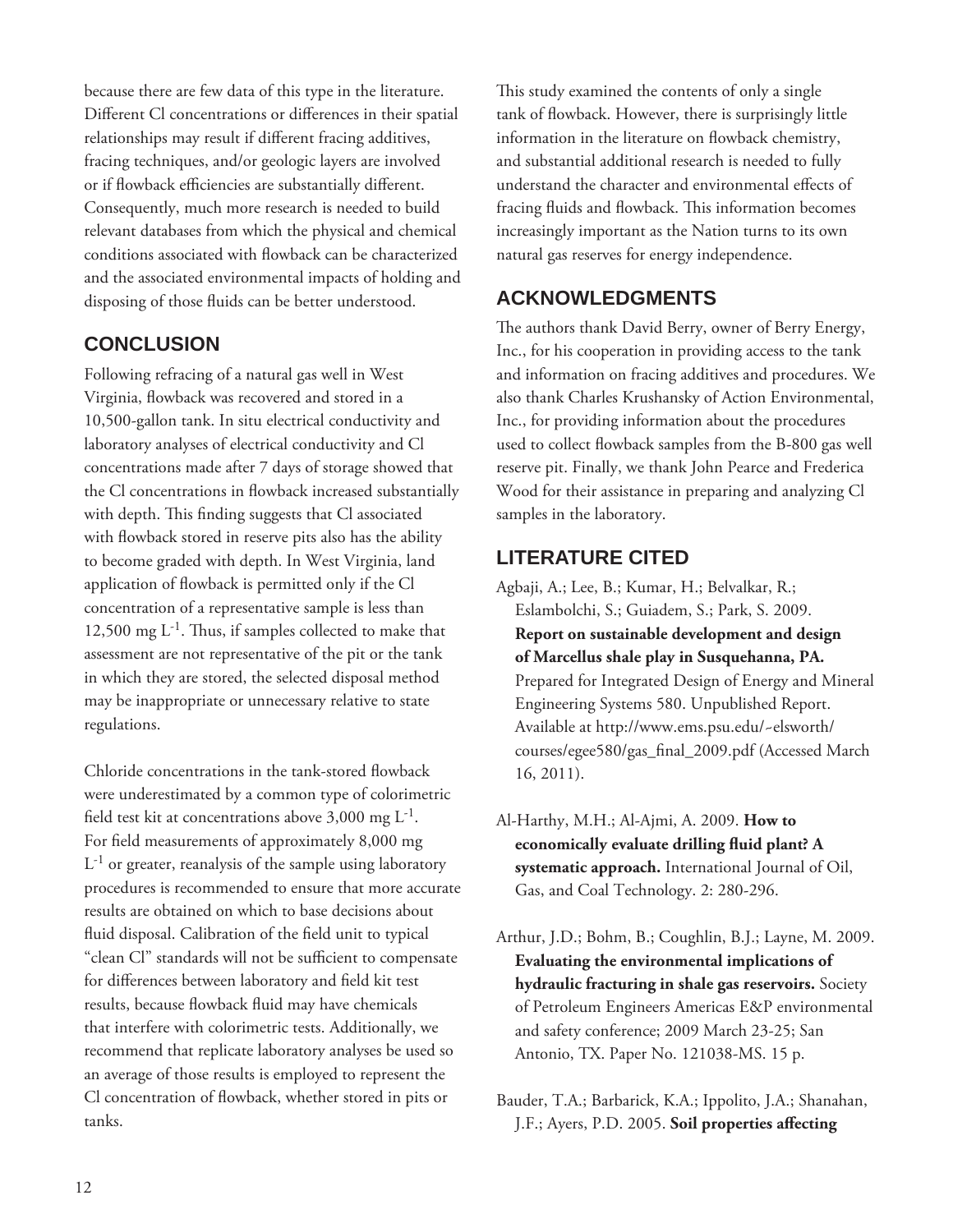**wheat yields following drilling-fl uid application.** Journal of Environmental Quality. 34: 1687-1696.

Bishop, R.E. 2009. **Beyond MSDS: A review of hazardous materials used in New York's natural gas industry.** Available at http://www.fmce.org/ Beyond%20MSDS.pdf (Accessed March 16, 2011).

Burnett, D.B. 2008. **Novel cleanup agents designed**  exclusively for oil field membrane filtration systems: low cost field demonstrations of cleanup **agents in controlled experimental environments.** A Global Petroleum Research Institute Report. U.S. Department of Energy DE-FC26-04NT15543. 53 p.

Deuel, L.E., Jr.; Hokanson, S.; Holliday, G.H. 1999. **Measurement of solute transport from an earthen reserve pit during drilling and post-closure operational phases: Part I. Site characteristics and experimental design.** Society of Petroleum Engineers E&P environmental conference; 1999 March 1-3; Austin, TX. Paper No. 52735-MS. 15 p.

Edwards, P.J.; Wood, F. 1993. **Field and laboratory quality assurance/quality control protocols and accomplishments for the Fernow Experimental**  Forest watershed acidification study. Gen. Tech. Rep. NE-177. Radnor, PA: U.S. Department of Agriculture, Forest Service, Northeastern Forest Experiment Station. 15 p.

French, H.M. 1980. **Terrain, land use, and waste**  drilling fluid disposal problems, Arctic Canada. Arctic. 33: 794-806.

Gaudlip, A.W.; Paugh, L.O.; Hayes, T.D. 2008. **Marcellus shale water management challenges in Pennsylvania.** Society of Petroleum Engineers Shale gas production conference; 2008 Nov. 16-18; Fort Worth, TX. Paper No. 119898-MS. 12 p.

Ground Water Protection Council and ALL Consulting. 2009. **Modern shale gas development in the United States: a primer.** Report prepared for U.S. Department of Energy, Office of Fossil Energy, and

National Energy Technology Laboratory. Contract No. DE-FG26-04NT15455. 116 p. Available at http://www.all-llc.com/publicdownloads/ ShaleGasPrimer2009.pdf (Accessed March 16, 2011).

Harrison, S.S. 1983. **Evaluating system for groundwater contamination hazards due to gas-well drilling on the glaciated Appalachian Plateau.** Groundwater. 21: 689-700.

Hudak, P.F.; Blanchard, S. 1997. **Land use and groundwater quality in the Trinity group outcrop of north-central Texas, USA.** Environment International. 23: 507-517.

Leuterman, A.J.J.; Jones, F.V.; Candler, J.E. 1988. **Drilling fluids and reserve pit toxicity.** Journal of Petroleum Technology. 40: 1441-1444.

McFarland, M.L.; Ueckert, D.N.; Hons, F.M.; Hartmann, S. 1992. **Selective-placement burial**  of drilling fluids: effects on soil properties, **buffalograss and fourwing saltbrush.** Journal of Environmental Quality. 21: 140-144.

McFarland, M.L.; Ueckert, D.N.; Hons, F.M.; Hartmann, S. 1994. **Selective-placement burial of drilling fl uids: eff ects on soil properties, buff alograss and fourwing saltbrush after 4 years.** Journal of Range Management. 47: 475-480.

Miller, R.W.; Pesaran, P. 1980. **Effects of drilling** fluids on soils and plants: complete drilling fluid **mixtures.** Journal of Environmental Quality. 9: 552- 556.

Miller, R.W.; Honarvar, S.; Hunsaker, B. 1980. **Effects of drilling fl uids on soils and plants: individual**  fluid components. Journal of Environmental Quality. 9: 547-552.

Nelson, D.W.; Liu, S.L.; Sommers, L.E. 1984. **Extractability and plant uptake of trace elements**  from drilling fluids. Journal of Environmental Quality. 13: 562-566.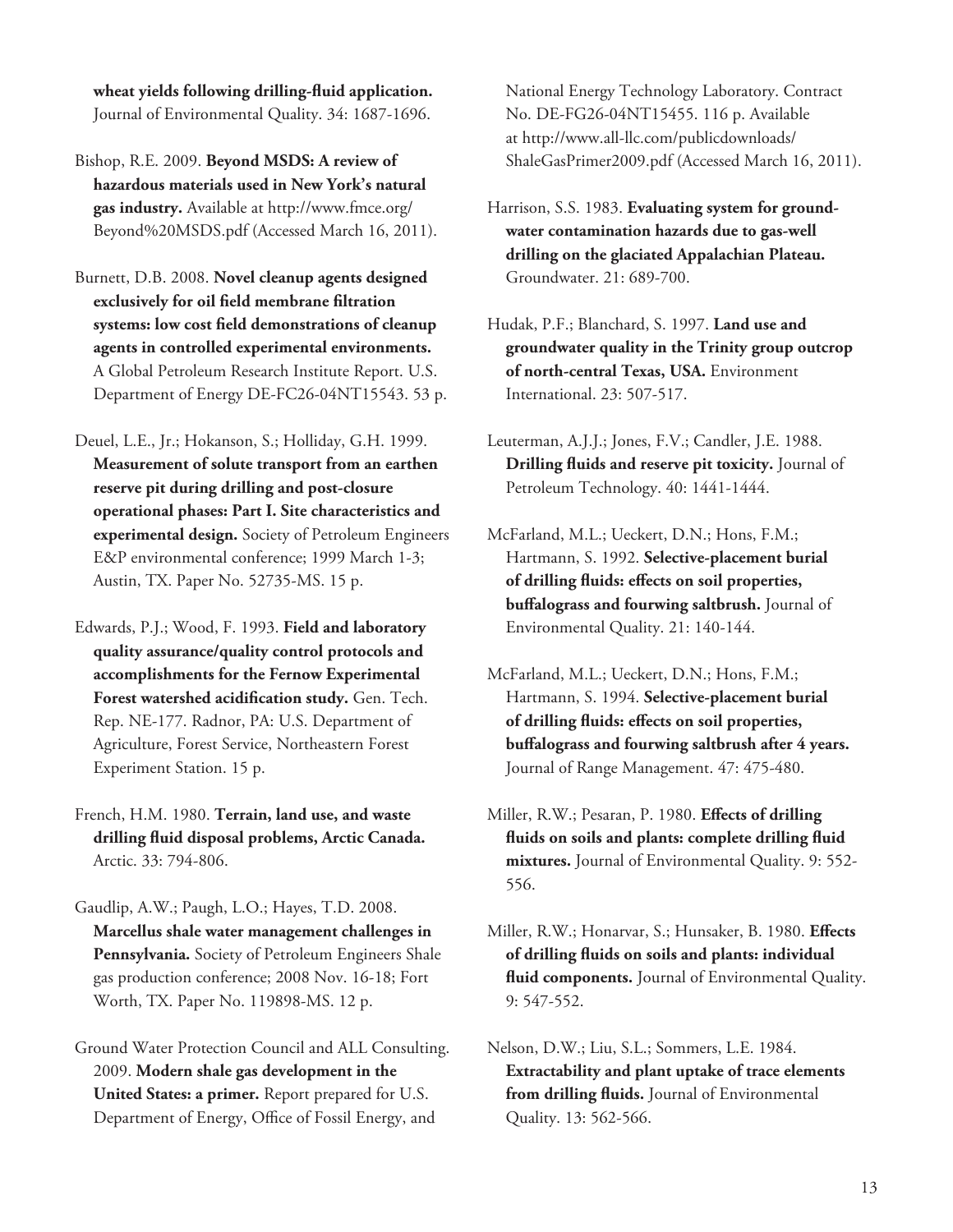Nesbit, L.E.; Sanders, J.A. 1981. **Drilling fluid disposal.** Journal of Petroleum Technology. 33: 2377-2381.

Reidenbach, V.G.; Harris, P.C.; Lee, Y.N.; Lord, D.L. 1986. **Rheological study of foam fracturing fl uids using nitrogen and carbon dioxide.** SPE Production Engineering. 1: 31-41.

Soeder, D.J.; Kappel, W.M. 2009. **Water resource and natural gas production from the Marcellus shale.** Fact Sheet 2009-3032. U.S. Geological Survey. 6 p.

Sokal, R.R.; Rohlf, F.J. 1994. **Biometry: the principles and practices of statistics in biological research.** 3rd ed. New York: W.H. Freeman. 880 p.

Sullivan, R.; Woodroof, R.; Steinberger-Glaser, A.; Fielder, R.; Asadi, M. 2004. **Optimizing fracturing**  fluid cleanup in the Bossier Sand using chemical **frac tracers and aggressive gel breaker deployment.** Society of Petroleum Engineers annual technical conference and exhibition; 2004 Sept. 26-29; Houston, TX. Paper No. 90030-MS. 24 p.

Thurber, N.E. 1992. Waste minimization for land**based drilling operations.** Journal of Petroleum Technology. 44: 542-547.

URS Corporation. 2009. **Water-related issues associated with gas production in the Marcellus shale: additives use, quality and quantities, regulations, on-site treatment, green technologies, alternative water sources, water well-testing.** Prepared for the New York State Energy Research and Development Authority, Sept. 16, 2009. NYSERDA Contract PO Number 10666. URS Corporation, Fort Washington, PA. Unpublished report. Available at http://www.nyserda.org/publications/02%20

Chapter%202%20-%20URS%202009-9-16.pdf (Accessed March 16, 2011).

Veil, J.A. 2002. **Drilling waste management: past, present, and future.** Society of Petroleum Engineers annual technical conference and exhibition; 2002 Sept. 29-Oct. 2; San Antonio, TX. Paper No. 77388- MS. 7 p.

Weston, R.T. 2008. **Development of the Marcellus Shale – water resource challenges.** Prepared for Kirkpatrick & Lockhart Preston Gates Ellis, LLP. Unpublished report. Available at http:// canaaninstitute.org/docs/MarcellusShale\_and\_Water\_ Resources.pdf (Accessed March 16, 2011).

Woodroof, R.A., Jr.; Asadi, M.; Leonard, R.S.; Rainbolt, M. 2003a. Monitoring fracturing fluid flowback and optimizing fracturing fluid cleanup in the **Bossier Sand using chemical frac tracers.** Society of Petroleum Engineers annual technical conference and exhibition; 2003 Oct. 5-8; Denver, CO. Paper No. 84486-MS. 12 p.

Woodroof, R.A., Jr.; Asadi, M.; Warren, M. 2003b. **Monitoring fracturing fluid flowback and optimizing fracturing fl uid cleanup using chemical frac tracers.** Society of Petroleum Engineers European formation damage conference; 2003 May 13-14; The Hague, Netherlands. Paper No. 82221-MS. 12 p.

Younken, W.E.; Johnson, D.L. 1980. **The impact** of waste drilling fluids on soils and vegetation **in Alberta.** In: Proceedings of Research on Environmental Fate and Effects of Drilling Fluids and Cuttings; 1980 Jan. 21-24; Lake Buena Vista, FL. Washington, DC: American Petroleum Institute: 98-114.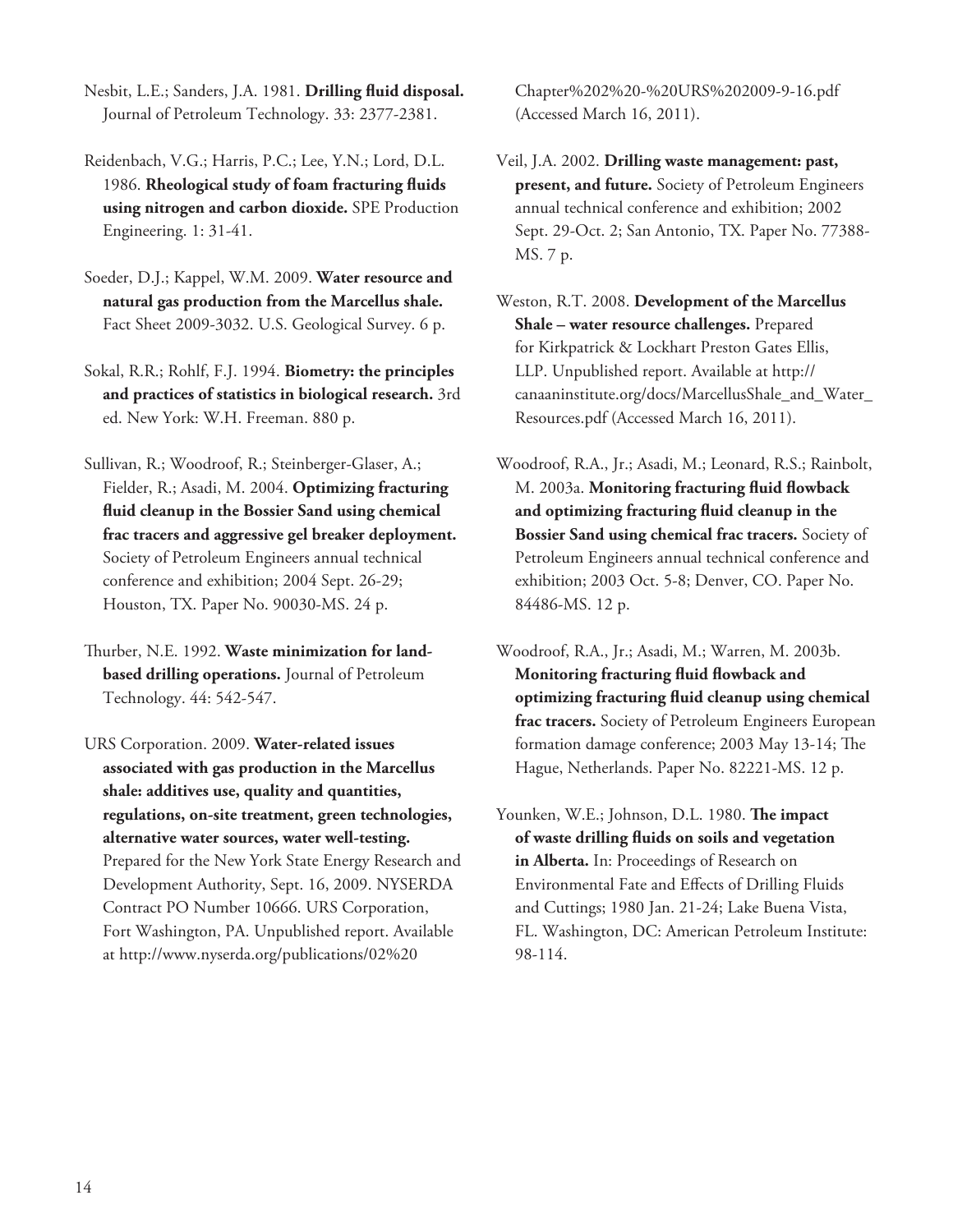Edwards, Pamela J.; Tracy, Linda L.; Wilson, William K. 2011. **Chloride concentration gradients in tank-stored hydraulic fracturing fl uids following flowback**. Res. Pap. NRS-14. Newtown Square, PA: U.S. Department of Agriculture, Forest Service, Northern Research Station. 14 p.

A natural gas well in West Virginia was hydraulically fractured and the flowback was recovered and stored in an 18-foot-deep tank. Both in situ field test kit and laboratory measurements of electrical conductivity and chloride concentrations increased substantially with depth, although the laboratory measurements showed a greater increase. The field test kit also underestimated chloride concentrations in prepared standards when they exceeded 8,000 mg  $L^{-1}$ , indicating that laboratory analyses or other more accurate methods of detection should be used to determine chloride concentrations in flowback when they may be approaching West Virginia regulatory levels (12,500 mg  $L^{-1}$ ) that disallow disposal by land application. The gradation of chloride with depth also has implications for procedures used to collect flowback samples from reserve pits or tanks before disposal to ensure the resulting composite chloride concentration is representative of the total volume.

KEY WORDS: natural gas, unconventional well development, hydraulic fracturing, flowback recovery, chloride concentrations, specific conductivity

The U.S. Department of Agriculture (USDA) prohibits discrimination in all its programs and activities on the basis of race, color, national origin, age, disability, and where applicable, sex, marital status, familial status, parental status, religion, sexual orientation, genetic information, political beliefs, reprisal, or because all or part of an individual's income is derived from any public assistance program. (Not all prohibited bases apply to all programs.) Persons with disabilities who require alternate means for communication of program information (Braille, large print, audiotape, etc.) should contact USDA's TARGET Center at (202)720-2600 (voice and TDD). To file a complaint of discrimination, write to USDA, Director, Office of Civil Rights, 1400 Independence Avenue, S.W., Washington, DC 20250-9410, or call (800)795-3272 (voice) or (202)720-6382 (TDD). USDA is an equal opportunity provider and employer.